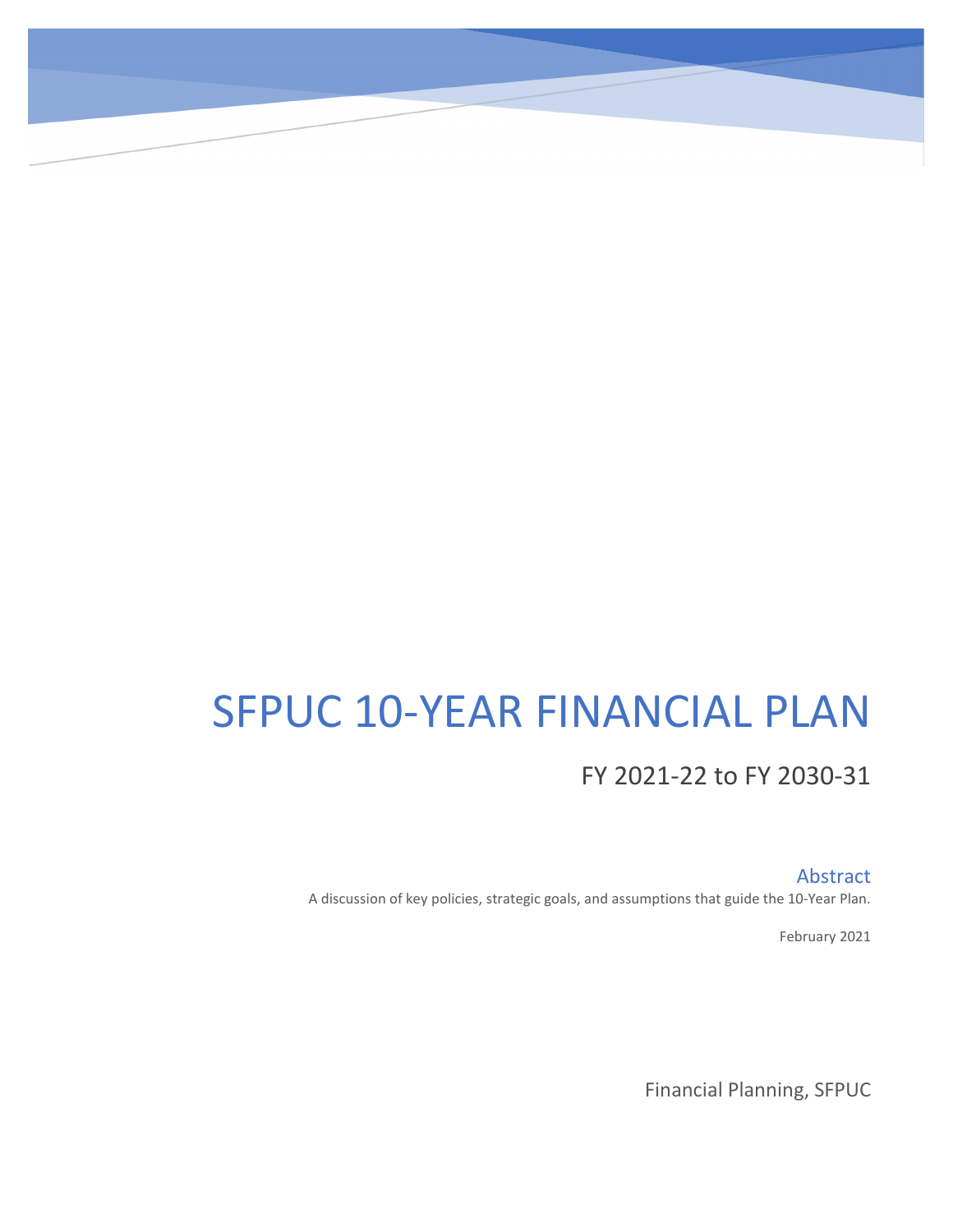# Contents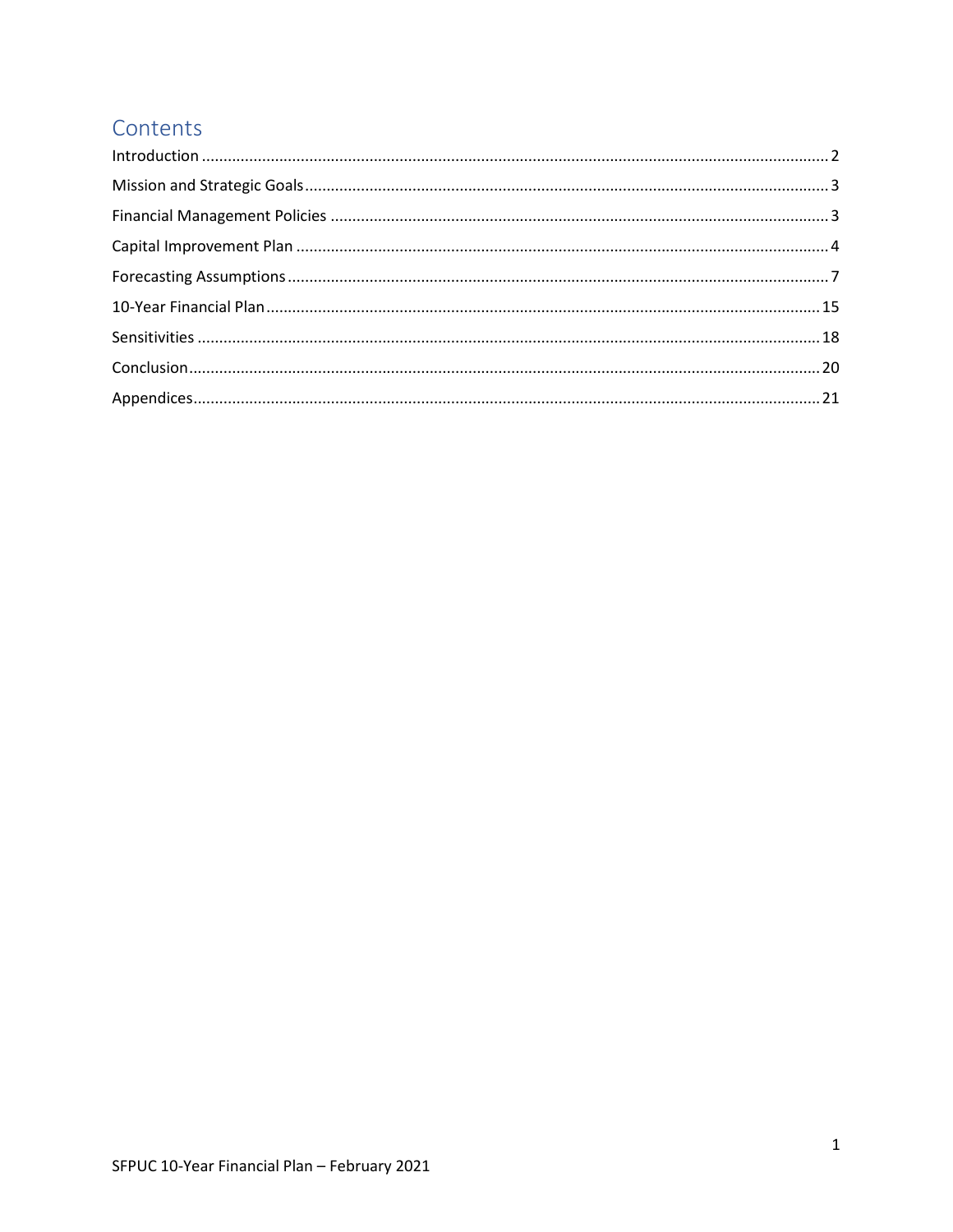# <span id="page-2-0"></span>Introduction

The SFPUC is a department of the City and County of San Francisco and is responsible for utility services associated with operating and maintaining three enterprises: the Water Enterprise, the Wastewater Enterprise, and the Power Enterprise, which includes Hetch Hetchy Water and Power and CleanPowerSF.

The Financial Plan (Plan) is a summary of projected revenues, expenditures, fund balances, and financial

ratios for each SFPUC enterprise over a rolling 10-year period. These long-term projections are updated annually, subject to change and provide an important snapshot of each enterprise's financial health. The Plan projections are based on key assumptions reflecting current Mayor and Commission policies, goals, and objectives. For the FY 2021-22 to FY 2030-31 10-Year Financial Plan, these projections also include assumptions based on the severe impacts caused by the COVID-19 pandemic, the shelter-in-place order and resulting economic recession.

#### Key Terms

Revenue requirements: *an estimated amount of net additional revenue required to cover operating, capital, and reserve expenses in a given year, after assuming existing revenues* 

Financial ratios*: metrics that assess whether an enterprise has sufficient resources to meet debt service coverage and fund balance reserve requirements*

A key objective of the Plan is to promote SFPUC's Strategic Plan goal of Financial Sustainability by estimating future revenue requirements and financial ratios while providing a view of resulting rate changes. Consolidating these key financial indicators into the 10-Year Plan serves to inform the SFPUC's long-term planning decisions, such as the biennial operating and capital budgets, long-range capital planning, and capital financing strategies.

As an essential service City Department, the SFPUC has a responsibility to prioritize expanding access and minimizing the health and economic disparities that have been exacerbated by the COVID-19 pandemic. In February of 2020, Mayor London Breed declared San Francisco to be in a state of emergency and in March of 2020, residents were instructed to shelter-in-place. As the pandemic continues into 2021, the SFPUC will continue to commit itself to financial prudency and strategic rate design so as to also assist ratepayers disproportionately affected, particularly among Black, Indigenous, and people of color who have higher rates of infection and death due to the pandemic. In the SFPUC's Racial Justice Resolution, the department committed itself to the "fair treatment of people of all races, cultures and incomes" and to "centering the agency's programs and resource allocations on racial and social justice equity." As the SFPUC publishes its annual Plan update, as required by the City and County of San Francisco Charter Section 8B.123, the agency must work to undo years of historical racial, social, and economic injustices that have only deepened due to COVID-19. The Plan provides a long-range view of the resulting utility rates required of each enterprise, therefore wielding significant impact over the lives of ratepayers in the economic fallout of the pandemic for years to come.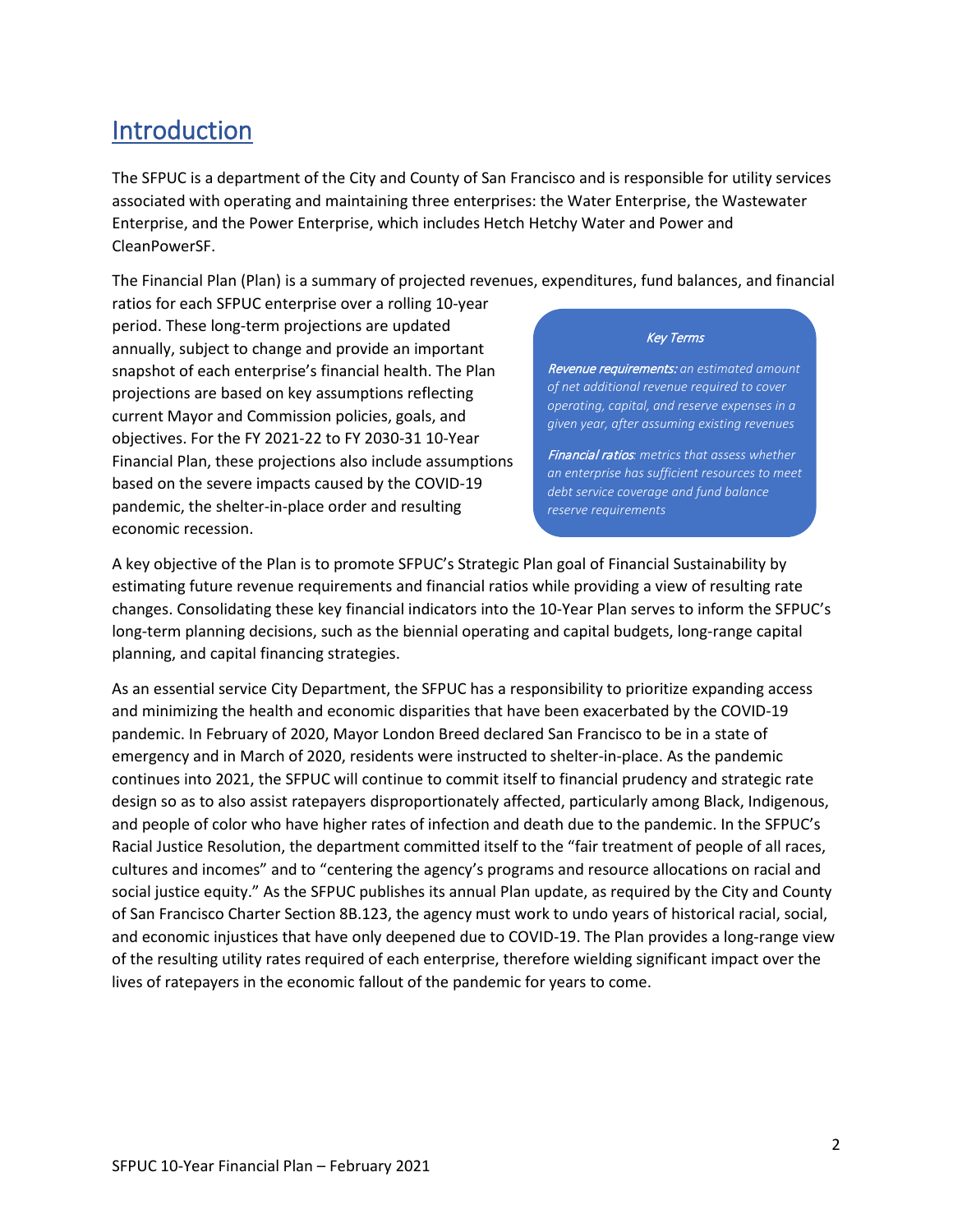# <span id="page-3-0"></span>Mission and Strategic Goals

SFPUC's mission is to provide customers with high-quality, efficient, and reliable water, power, and

wastewater services in a manner that is inclusive of environmental and community interests, and that sustains the resources entrusted to our care. To ensure the agency has adequate resources to achieve this mission, each enterprise's operating and capital budget is developed with long-term strategic goals and objectives detailed in SFPUC's 2020 Strategic Plan.

## **SFPUC KEY FINANCIAL POLICIES**

- $\checkmark$  Debt Service Coverage Policy
- $\checkmark$  Capital Financing Policy
- Fund Balance Reserve Policy
- $\checkmark$  Ratepayer Assurance Policy

# <span id="page-3-1"></span>Financial Management Policies

# **Background**

The Commission has adopted various policies that set requirements and parameters guiding SFPUC financial activities and decision-making. These policies demonstrate to ratepayers, credit markets, investors, and rating agencies that SFPUC is committed to financial sustainability and prudent stewardship of resources. The primary purpose of these policies is to ensure each enterprise retains sufficient funds for future infrastructure needs, replacement of aging facilities, bond reserves, and various operating expenses in a manner that mitigates unexpected rate changes. In 2017, the policies were revised following a comprehensive study to evaluate, strengthen, and clarify SFPUC's Financial Policies. Financial Policies are particularly important for long-term planning related to capital financing and risk management.

## Capital Financing Policies

## Debt Service Coverage Policy

Adopted by the Commission in March 2017, the Debt Service Coverage Policy requires the SFPUC to maintain higher debt service coverage ratios than those required to meet a bond's minimum indenture requirements. Debt service coverage ratios measure annual net revenues as a fraction of annual debt service. For example, a debt service ratio of 1.00x means that an issuer generates exactly enough in net revenues to pay its debt service obligations, with no excess funds left. Debt service ratios higher than 1.00x indicate the issuer has additional debt capacity.

Pursuant to covenants with bondholders, enterprise revenues pledged for debt service repayment must meet minimum requirements for two different coverage ratios: 1) Indenture Coverage, which includes the Enterprise's unrestricted fund balance in net revenues, must equal a minimum of 1.25x annual debt service and; 2) Current Coverage, which includes only current year annual revenues, must equal a minimum of 1.00x annual debt service The unrestricted fund balance included in Indenture Coverage includes funds available to minimize risk, not meant to be used for debt repayment. Current Coverage, a more standardized measurement used by rating agencies, is therefore a better indicator of the agency's ability to pay its debt service obligations.

Financial policies that impose higher standards than the minimum indenture requirements are essential to ensuring SFPUC maintains access to low-cost capital and retains financial flexibility to manage unanticipated economic impacts. Therefore, the Debt Service Coverage policy requires each SFPUC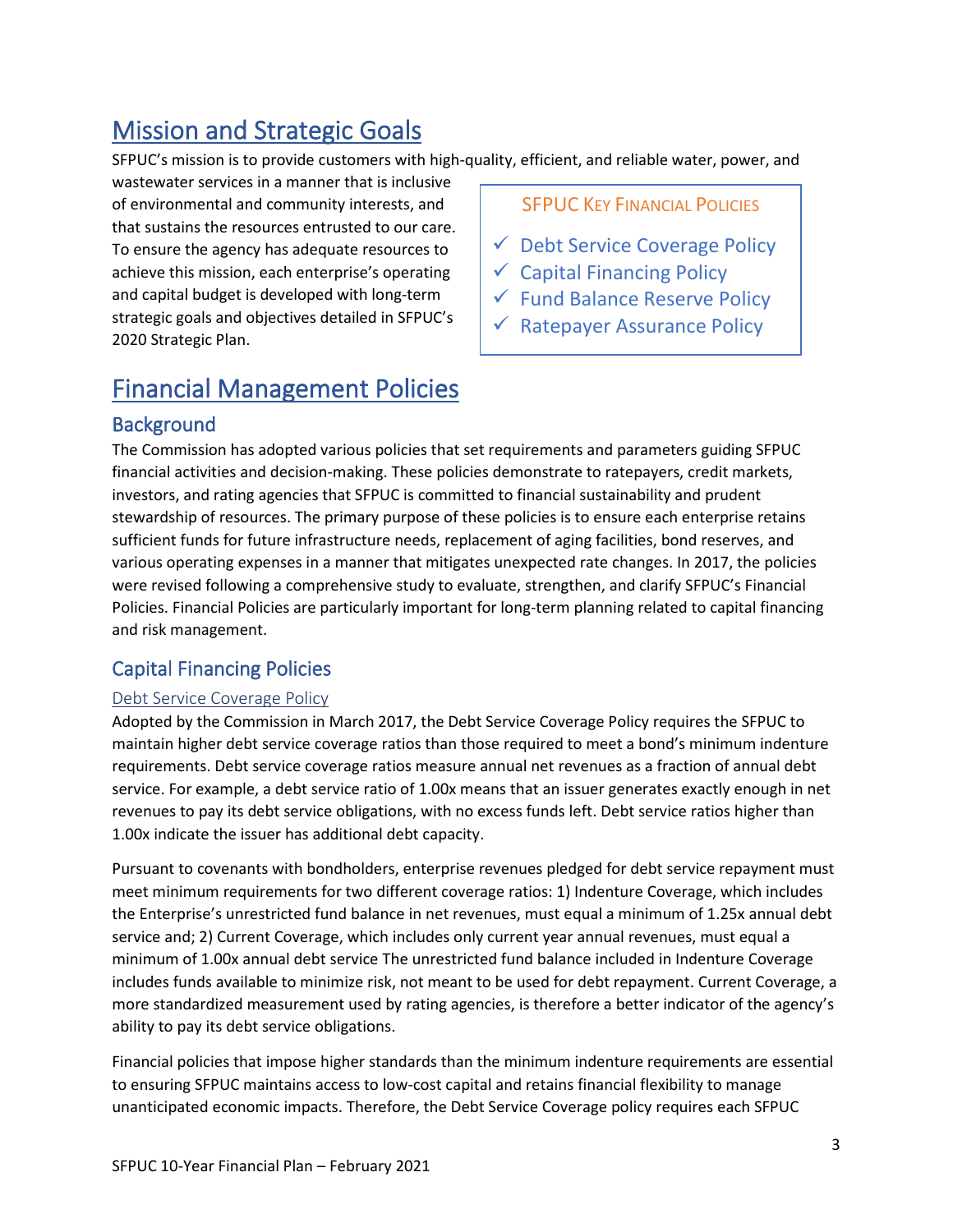enterprise to adopt budgets, rates, and financial plans that generate net revenues such that **Indenture Coverage shall equal a minimum of 1.35x annual debt service** and **Current Coverage shall equal a minimum of 1.10x annual debt service**.

#### Capital Financing Policy

Adopted by the Commission in March 2017, the Capital Financing Policy requires that a minimum ranging between **15 percent to 30 percent of each enterprise's capital budget be revenue-funded** (or "pay-as-you-go" funded) over the 10-year planning period. Unlike debt financing, use of revenue minimizes financial costs and does not impose significant debt burdens on future ratepayers. Therefore, using revenue funding for recurring infrastructure repair and replacement projects is a prudent and sustainable approach to funding ongoing capital investments. The appropriate mix of revenue versus debt financing varies based on the capital investment lifecycle of each enterprise.

## Risk Management Policies

#### Fund Balance Reserve Policy

Adopted by the Commission in February 2017, the Fund Balance Reserve Policy requires that each enterprise Fund Balance Reserve maintain a **minimum amount of 90 days or 25 percent of annual Operations and Maintenance Expenses** (including programmatic projects, excluding debt service and revenue-funded capital) over the 10-year planning period.

The SFPUC faces several risks to revenue stability, including multi-year rate packages, economic recession, weather variability, drought, and highly volumetric rates. To ensure SFPUC can manage these risks and reduce susceptibility to emergency rate increases, each enterprise adopts budgets and establishes rates such that a reserve of undesignated fund balances provides sufficient capacity to bridge shortfalls in cash flow and cover unanticipated expenditures.

#### Ratepayer Assurance Policy

Adopted by the Commission in February 2012 and revised in 2017, the Ratepayer Assurance Policy establishes SFPUC's guiding principles for prudent use of ratepayer funds, establishment of rates and charges, and transparency in budgeting and rate-setting processes. Prudent use of ratepayer funds ensures accountability to ratepayers regarding SFPUC's mission statement, asset and personnel management, operating cost containment, and social and environmental stewardship. The Ratepayer Assurance Policy reinforces SFPUC's commitment to developing rates and charges that are affordable, predictable, easy to understand, based on cost of service, and that generate sufficient revenue for full cost recovery.

# <span id="page-4-0"></span>Capital Improvement Plan

Each enterprise has a 10-Year Capital Improvement Plan (CIP) that forecasts multibillion-dollar capital investments over the next 10 years. City Charter requires the annual adoption of the SFPUC 10-Year Capital Plan. Capital investments are essential to providing safe and reliable drinking water, protecting public health and the environment, and delivering clean energy for municipal services. These investments make the overall utility system more reliable and resilient in the face of earthquakes, sealevel rise, droughts, and other unexpected changes.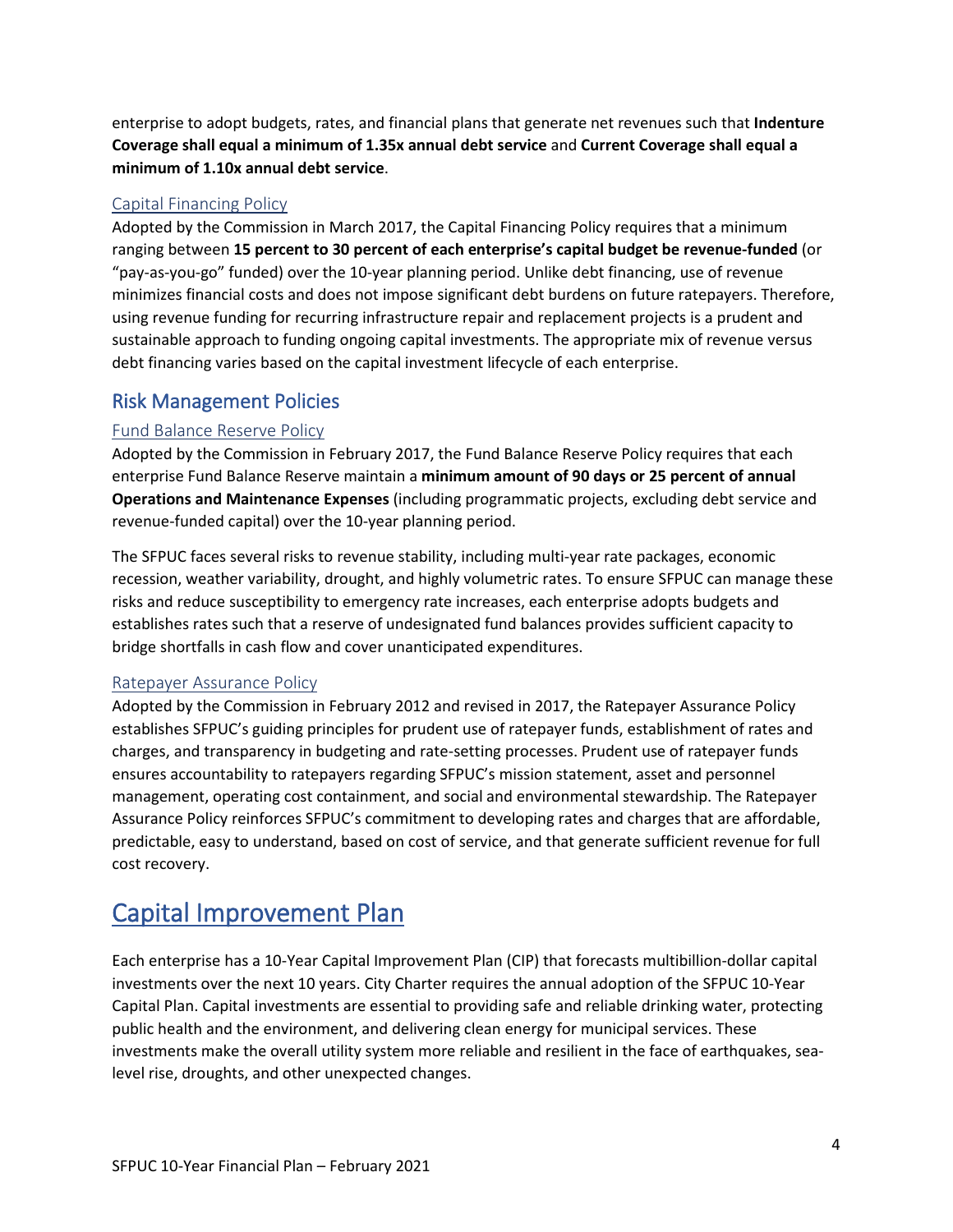

#### **Graph A: SFPUC 10-Year Total CIPs FY 2021-22 to FY 2030-31**

Every year, the CIPs are updated to reflect the capital priorities of each enterprise over the next 10-year horizon. Every other year, a biennial budget is adopted, which includes the adoption and appropriation of two years of funding for the CIP. Capital programs are intended to support capital investments for defined Level of Service goals in each enterprise, such as the implementation of local hire, job training, and job creation programs to benefit local communities.

## Water Enterprise Capital Improvement Program

The Water Enterprise 10-Year Capital Improvement Plan is \$2 billion in total spending, with 33 percent (or \$668 million) being revenue-funded while 67 percent (or \$1.3 billion) is debt-financed.

#### 2022-2031 Water Capital Improvement Plan

The highest cost projects that are part of the 2022-2031 Water Capital Improvement Plan are new local City Distribution Division (CDD) headquarters (\$335 million), local water pipeline replacements (\$446 million), and authorization for upcountry improvements to purified water and other supplies (\$265 million). The Water Capital Improvement Plan is \$197 million less than the year prior. This change in cost is mainly due to reductions to Local Water Costs, specifically UW Buildings & Grounds Improvement and the Auxiliary Water Supply System. Despite these overall reductions to the Water Capital Improvement Plan, several projects did receive increases in spending. The Plan devotes an additional \$7.8 million to dam structural upgrades and \$4.7 million to the UW Water Transmission Program.

## Wastewater Enterprise Capital Improvement Program

The Wastewater Enterprise 10-Year Capital Improvement Plan is \$5.4 billion in total spending, with 25 percent (or \$1.4 billion) being revenue-funded while 75 percent (or \$4.1 billion) is debt-financed.

#### 2022-2031 Wastewater Capital Improvement Plan

The Wastewater Enterprise continues the Sewer System Improvement Program (SSIP) progress, which makes up \$3.2 billion of the \$5.4 billion Capital Improvement Plan. Apart from SSIP, the highest cost projects that are part of the 2022-2031 Wastewater Capital Improvement Plan are Collection System Improvements (\$1.6 billion). Overall, the Wastewater 10-Year Capital Plan increased by \$297 million in comparison to the last 10-Year Capital Plan, which is mostly due to an additional \$100 million going towards GRIT replacement and general improvements to the Southeast Plant. Other projects which increased in funding during the 10-year period include the expansion of the Repair and Replacement programs, flood resilience projects, and improvements to the Collection System such as interceptors, tunnels, and odor control.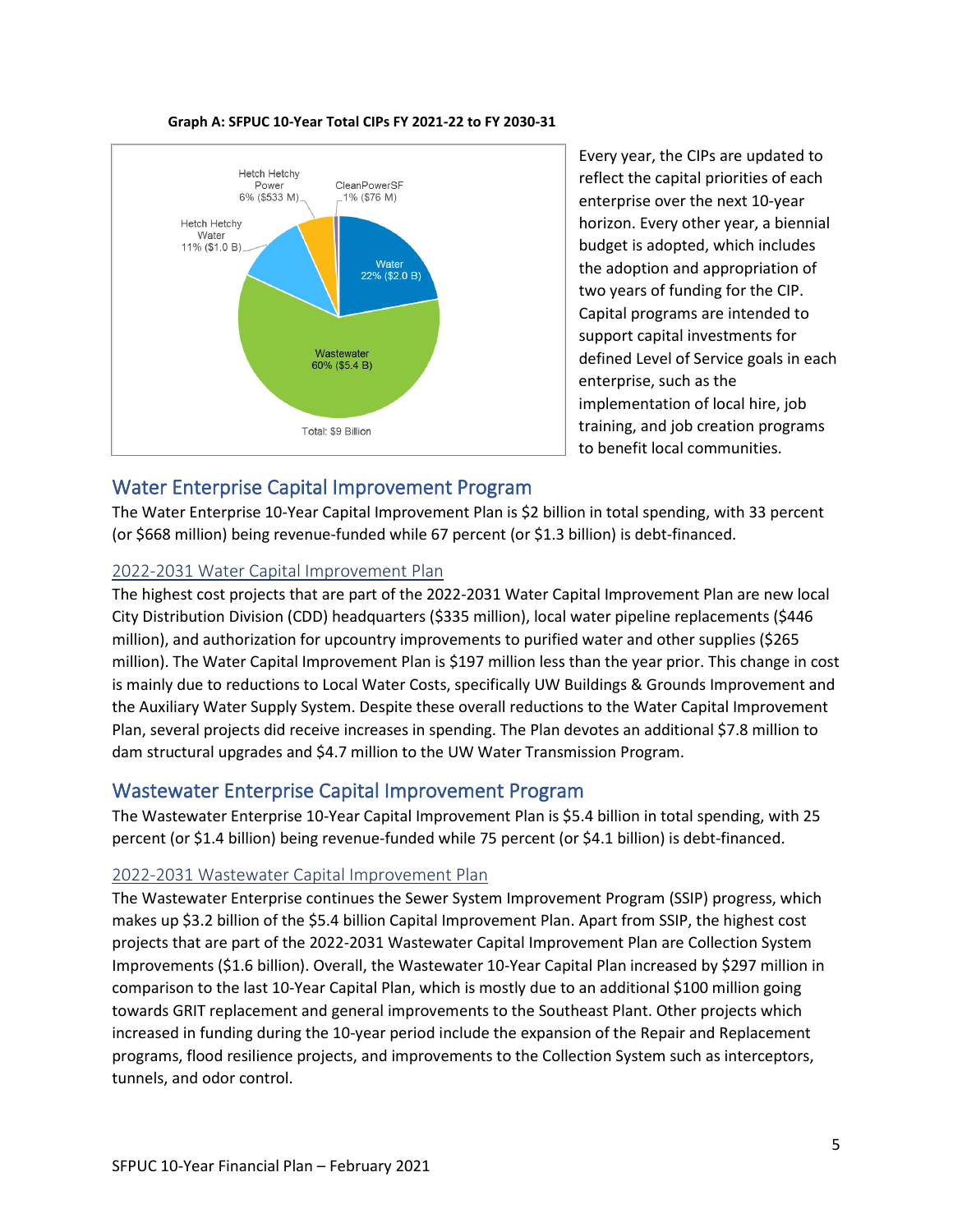## Hetch Hetchy Water and Power Capital Improvement Program

The Hetch Hetchy Water and Power Enterprise ("Hetchy Enterprise") is responsible for providing reliable, high quality water and electric energy to the City and other customers. Hetchy Power consists of in-City power operations and all power utility wholesale and retail transactions. Hetchy Water operates, maintains, and improves water and power facilities, smaller dams and reservoirs, water transmission systems, power generation facilities, and power transmission assets all located in the upcountry (Sierra Nevada mountains and foothills).

All costs associated with water operations under the Hetchy Enterprise are covered by the Water Enterprise, while all operations associated with power are covered by the Power Enterprise. For joint operations, the Water Enterprise is responsible for 45 percent of operating and capital costs, while the Power Enterprise is responsible for the remaining 55 percent.

The Hetchy Enterprise's CIP is divided into two sections based on operations:

- 1. The Power Enterprise Capital Program undertakes projects both within the City of San Francisco as well as upcountry and is financed by Power revenues and Power revenue bonds. The Power CIP includes the renewable generation and energy efficiency projects critical to attain greenhouse gas reductions and begin climate change mitigation. Also, there are transmission and distribution projects consistent with the City's goal of establishing the SFPUC role as the electric service provider to City facilities and development projects.
- 2. The Hetchy Water Capital Program is financed by Water revenue bonds, Power revenue bonds, and Power revenues. The Hetchy Water CIP includes Water Infrastructure, Power Infrastructure, and joint Water (45 percent) and Power (55 percent) projects that are located upcountry and managed by Hetchy Water.

The Hetchy Enterprise Capital Improvement Plan is \$1.03 billion in total spending for the Hetchy Water Capital Program and \$533 million for the Power Enterprise Capital Program. Of the Hetchy Enterprise's overall capital spending in both sections, \$174 million is funded by Power revenues, \$538 million is financed by Water revenue bonds, and \$854 million is financed by Power revenue bonds.

#### 2022-2031 Hetchy Capital Plan

The \$1.57 billion Hetchy Enterprise Capital Improvement Program represents a growing investment over ten years with greater amounts of funds allocated to Power infrastructure. The major projects that are part of the Hetchy Water Capital Program are Phase 2 of the O'Shaughnessy Dam Outlet Works (\$112 million) and the San Joaquin Pipeline System Extension Program (\$113 million). The major projects included in the Power Enterprise Capital Program are SFO Substation Improvements (\$126 million) and Distribution Interface for Redevelopment Projects (\$214 million). The Plan includes increased overall funding for upcountry water infrastructure by \$9.3 million, totaling to \$1.03 billion, and for down country power funding is decreased by \$9.1 million, totaling to \$533 million. The Plan includes increased funding for the Cherry Dam Spillway and Intake Tower Rehab Project and overall improvements to upcountry Hetch Hetchy Facilities.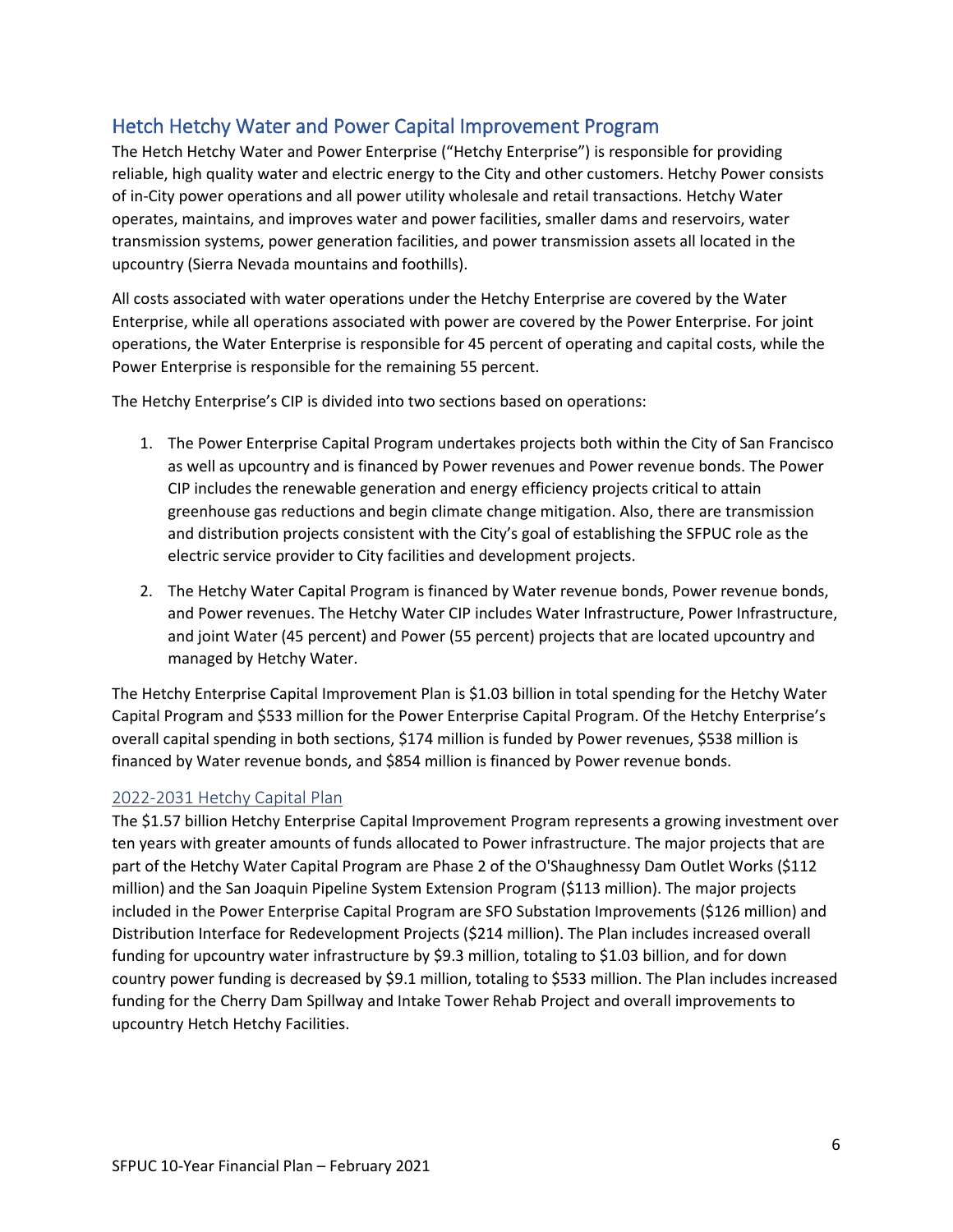## CleanPowerSF Capital Improvement Plan

CleanPowerSF's Capital Improvement Plan includes funding of \$76 million over the next 10 years, making up a very small share, 1 percent, of the SFPUC's total \$9 billion plan. 83 percent of CleanPowerSF's CIP is the Local Renewal Energy Program, a \$63 million project over the plan period, with the remainder of \$13 million almost entirely going towards CleanPowerSF Customer Programs. 100 percent of CleanPowerSF's capital plan sources are customer revenues.

# <span id="page-7-0"></span>Forecasting Assumptions

Forecasting assumptions in this Plan update differ from assumptions in prior Plans to reflect the impact of COVID-19 and the shelter-in-place order issued in San Francisco on March 17, 2020. The impact to the SFPUC and other City departments was unprecedented and reflected in significant reductions to enterprise utilities' commercial sales volumes. When compared to pre-pandemic averages, weekly retail water delivery volumes for commercial customers were down as much as 30 percent; total weekly Hetchy power loads were down as much as 20 percent; and CleanPowerSF commercial loads were down as much as 15 percent. While shelter in place orders were in effect, weekly residential water delivery volumes were up to 5 percent higher than pre-pandemic averages, and CleanPowerSF residential volumes were up to 14 percent higher than pre-pandemic averages. These observed volumetric trends were the basis for re-forecasting sales volumes in each enterprise in addition to city-wide projections for economic recovery post-pandemic. Forecasting assumptions for the current Plan include city-wide economic recovery occurring from fiscal year 2022-2026 depending on customer classes. General economic recovery is forecasted in water, wastewater, and Hetchy Power utility sales volumes gradually returning to just under pre-pandemic volumetric averages for residential and commercial customer classes in fiscal year 2024 – with tourism reliant customers projected to more gradually return to prepandemic volumetric levels in fiscal year 2026. The projected timing of economic recovery is consistent with and informed by City Economist research and city-wide projections.

To reflect these sudden changes, the SFPUC altered usage forecasts, which continue to vary as the pandemic persists and the shelter-in-place orders takes new forms. These new forecasts were developed by observing volumetric weekly deliveries via meter and customer billing data across each Enterprise since the start of the pandemic and used to inform budget re-forecasting. The resulting changes from these observations are reflected in the projections section below for each Enterprise In addition to the above forecasting assumption changes. The projections included in this update are also based on key assumptions that reflect current Mayor and Commission policies, goals, and objectives. In general, SFPUC ensures that the Plan conforms with Commission-approved policies and that it incorporates current Operating Budgets, Capital Budgets, and CIP updates. Other critical forecasting assumptions focus on revenues primarily from utility sales on the Sources side of the Plans and expenditures on the Uses side of the Plans.The Uses side of the Plans are mainly comprise operations and maintenance expenditures and capital related expenditures, which are further subdivided into debt service and revenue-funded capital expense projections.

The Plans for each Enterprise and CleanPowerSF are developed with a "baseline" volumetric sales forecasts based on the forecasting approach previously discussed. Further in this report, alternate volumetric sales forecasts inform upward and downward sensitivities where salient. These alternate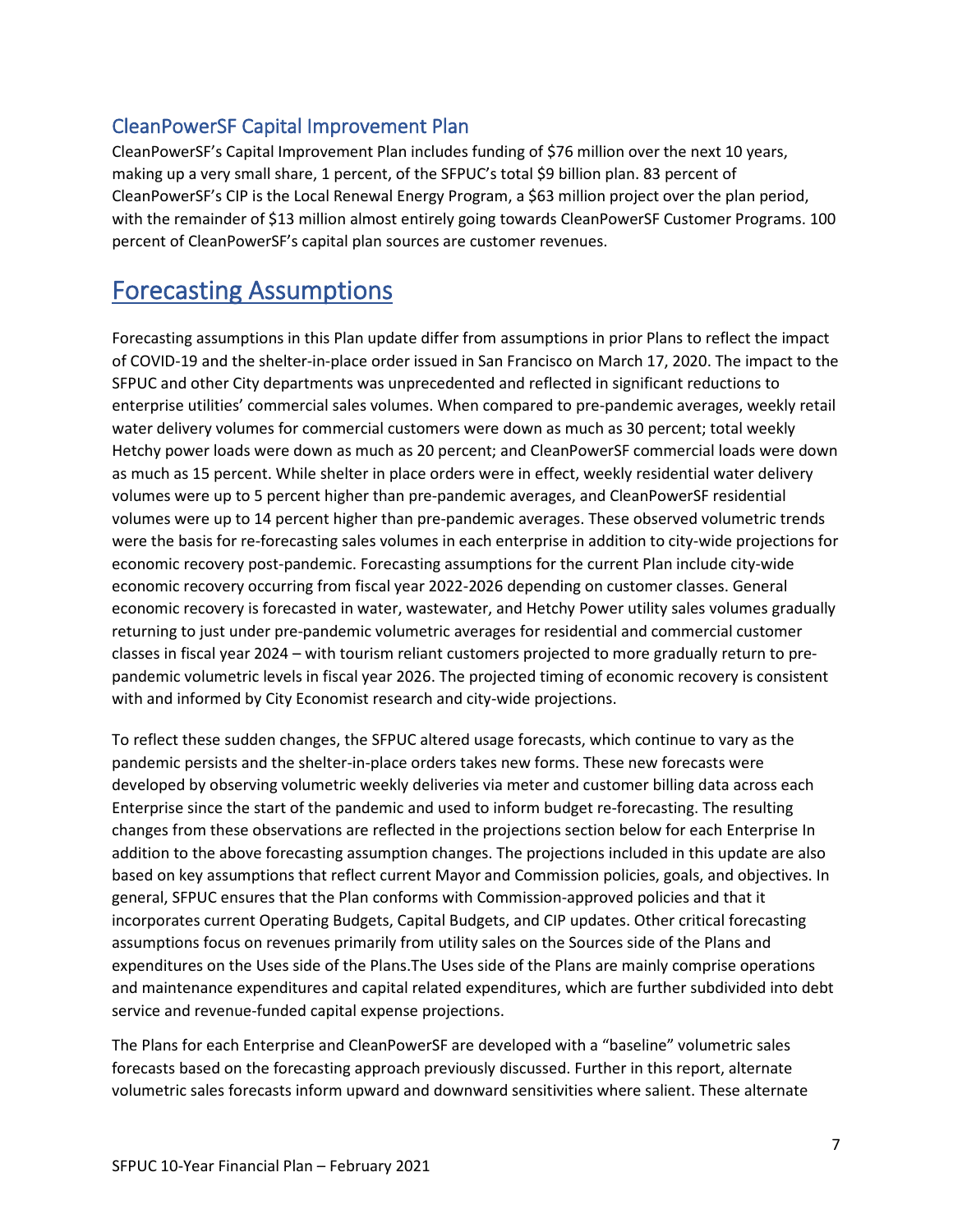volumetric sales forecasts sensitivities are provided for conservative financial planning purposes, and while informed by salient Enterprise specific volumetric forecasts, they will not reconcile as the intended purpose for these volumetric forecasts are different.

## Sources of Funds

#### Water and Wastewater Sales Projections

The Water Enterprise and Wastewater Enterprise revenue projections are primarily driven by water and wastewater sales volume estimates. These estimates are dependent upon forecasted water and wastewater delivery volumes to SFPUC customers over the 10-year planning period and the adopted and projected rates applied to those volumes. The SFPUC water and wastewater sales volumes projections used here are for the purposes of financial planning and do not represent water supply estimates. These projections are informed by historic sales volume data and serve to provide a conservative basis for financial planning purposes. Additionally, while these financial planning volumes projections are informed by historic sales volumes data, past performance is not indicative of future results. Water and wastewater retail rates have been approved by the Commission in four-year intervals, with the last four year rate package adoption in 2018.

#### *COVID-19 Changes to Forecasting*

In order to understand the financial impact of COVID-19 on the enterprise, weekly volumetric loads were observed and compared to prior year loads from March 2020 onwards to help inform projections. According to these observations, weekly water deliveries for the Water Enterprise were down 30 percent for commercial customers and up 5 percent for residential customers since the beginning of the COVID-19 compared to three-year averages for that same week in past years. These changes, which were also used as a proxy for Wastewater Enterprise volumetric projections, informed the budget volume re-forecasts for both Enterprises. Given the approach to re-forecasted volumes with COVID-19 pandemic impacts and a return to a "new normal" post recovery in FY 2023-24, the total water volumes that support the adopted FY 2020-21 and FY 2021-22 budget are 3.3 percent and 1.4 percent respectively below pre-COVID-19 pandemic volumetric sales forecasts.



#### **Graph B: Base Case Water Sales Projections**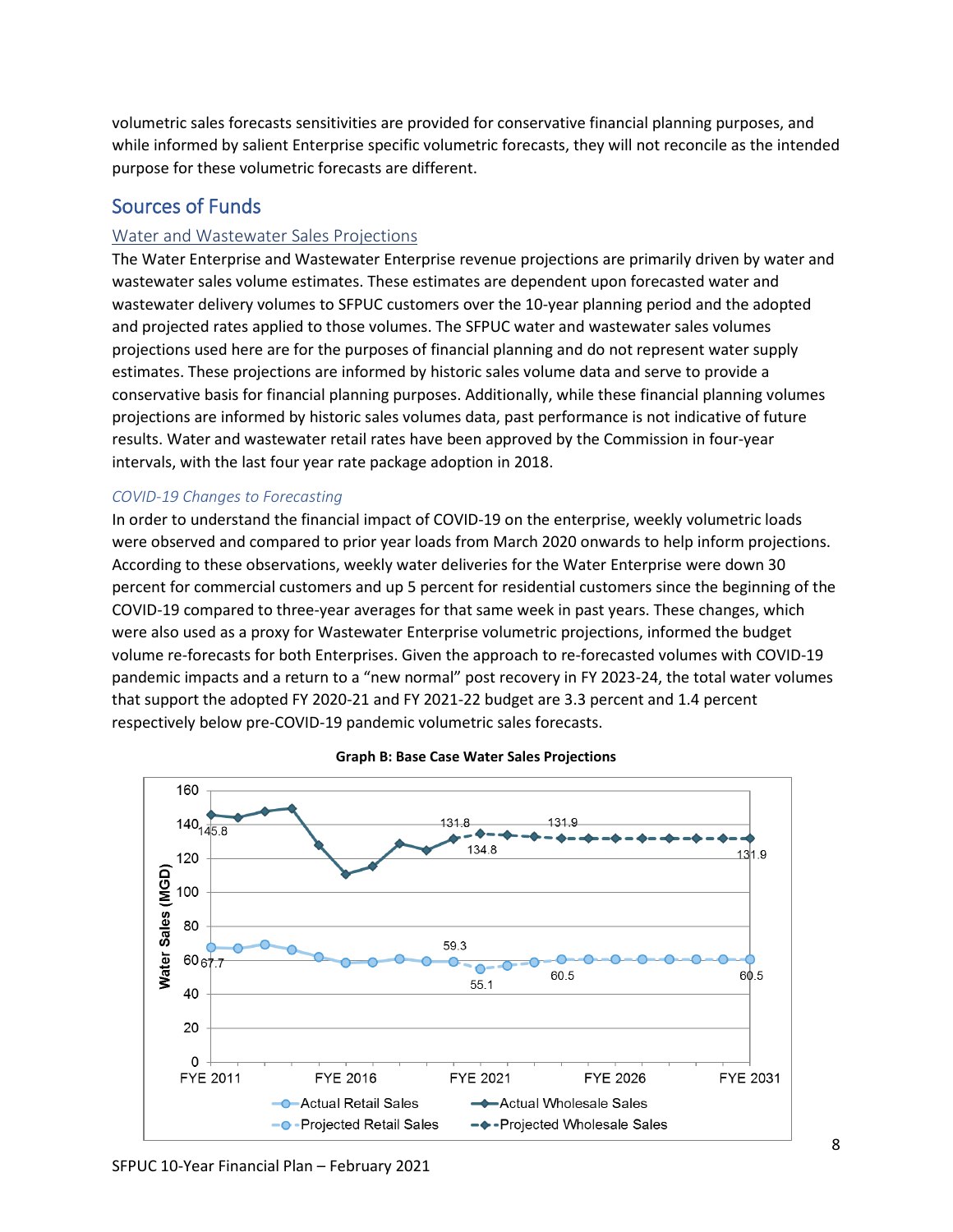Previously, the SFPUC has forecasted flat or 0.5 percent average annual decreases in water and wastewater volumes for financial planning purpose in the 10-Year Financial Plan. The slight downward trend forecast is based on historic water sales volume data over the past 20 years (see Graph C). Various external events have materially contributed to historical declining water volumes, including the Great Recession and subsequent slow economic recovery, changing plumbing codes, and water conservation patterns continuing from the drought years through 2016. The SFPUC has incorporated longer term slight declines to account for these longer term observed trends as well as impacts of COVID-19. Since SFPUC assumes wastewater volumes to be a fixed percentage of water volumes (i.e. "flow factor"), a downward trend in water volumes suggests a comparable downward trend in wastewater volumes.



#### **Graph C: Historic Water Sales Volume Data**

#### *Annual Rate Increases*

Adopted rates for retail customers are applied to volumetric assumptions through FY 2021-22. Per City Charter, the SFPUC conducts a retail cost of service study for each enterprise at least every five years. The most recent cost of service study for water and wastewater was completed in 2018 and was the basis for four years of retail water and wastewater rates that were adopted by the Commission for FY 2018-19 through FY 2021-22. Projected retail water and wastewater rates increases after FY 2021-22 are based on the average revenue requirement increases needed, incorporating the projected base case scenario – with recovery by FY 2023-24 and steady usage through the remaining years – in the Plan, to balance the need to meet future enterprise revenue requirements and slightly exceed minimum financial ratios that support financial sustainability. In order to prioritize ratepayer affordability, the SFPUC strives to mitigate rate increases through evaluating prior rate changes and innovative strategies.

#### Hetch Hetchy Power Sales Projections

The Hetch Hetchy Water and Power Enterprise ("Hetchy Enterprise") revenue projections are primarily driven by power sales. These sales projections are dependent on forecasted volumetric electric loads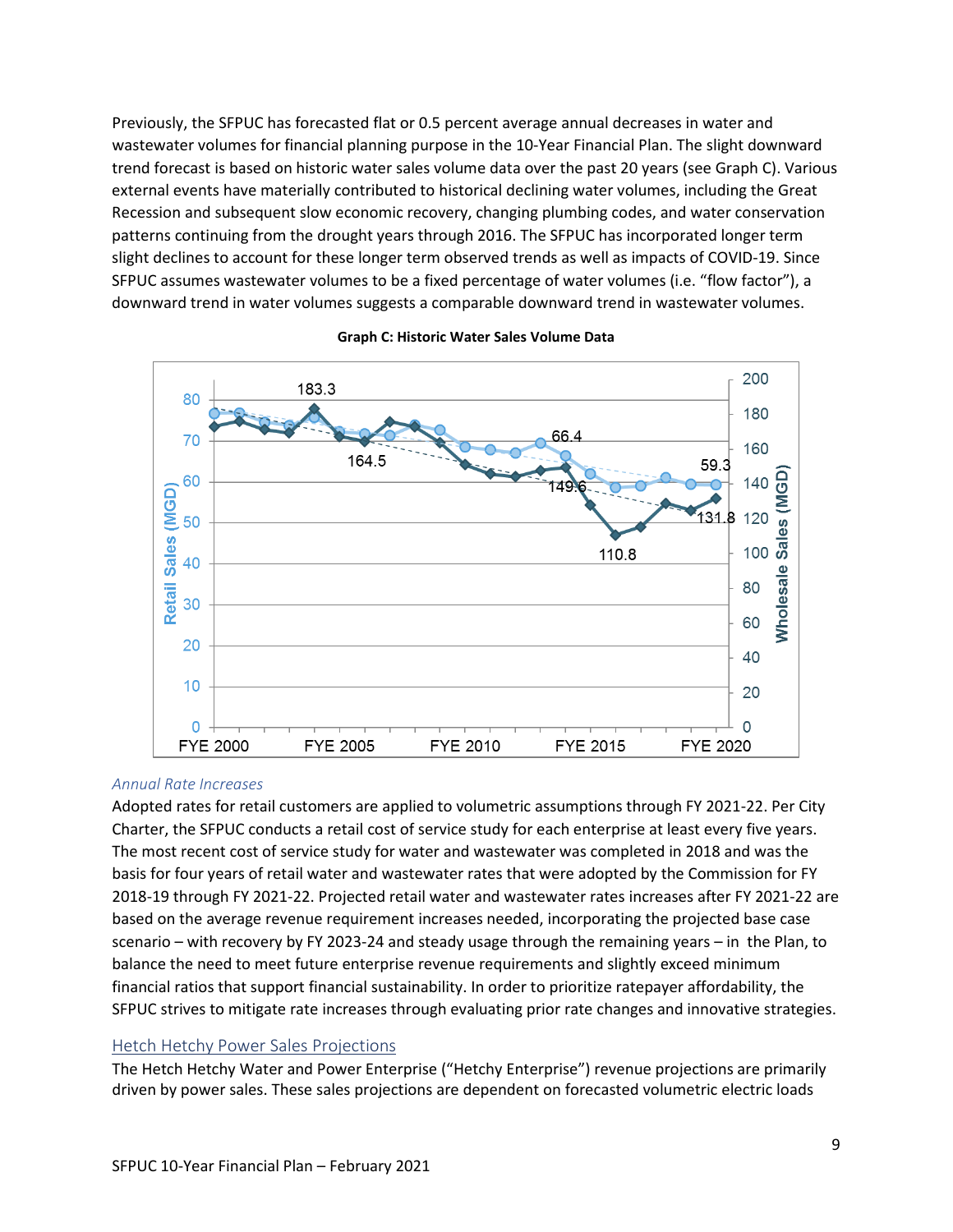and the projected electric rates applied to those loads. Fundamentally, the 10-Year Financial Plan takes a conservative approach to power sales projections by including any existing loads in the FY 2021-22 budget year, and existing customer loads recovering to near pre-pandemic levels between now and 2026 depending on the customer. New load growth over and above existing loads are conservatively layered into the 10-year projection period with the addition of a 12-24 month delay of new customer loads due to the slowing of development projects across the City.

#### *COVID-19 Changes to Forecasting*

Forecasts are lower than those in prior Plans to account for COVID-19 changes to volumetric loads. Changes to Hetch Hetchy volumetric loads, as observed since the beginning of the pandemic, were down approximately 20 percent in comparison to "normal" or average weekly deliveries pre-pandemic. Changes to the budget that reflected the impact of COVID-19 assumed this 20 percent decrease in deliveries for one quarter in FY 2020-21 and a gradual recovery to just under historical electric utility volumes in FY 2022-23 for most customers, and recovery for particularly impacted customers – such as the SFMTA and Port – in FY 2023-24, with recovery in FY 2025-26 for SFO to account for continued weakness in the tourism sector. The total electric utility sales volumes that support the adopted FY 2020-21 and FY 2021-22 are 12 percent and 10 percent respectively below sales volume forecasts for the fiscal years developed pre-COVID-19 pandemic.

#### *Power Load Growth Projections*

Municipal power load projections are based on biennial budgets and are updated annually. Excluding SFO Airport, municipal customers, which represent half of the municipal power load, assumes no electric load growth over the 10-year planning period. Airport load growth is, on average, projected to grow 5.1 percent annually from FY 2021-22 through FY 2030-31. The Airport's projected load growth is related to construction of a new terminal and associated facilities.

The Plan previously assumed some new retail power customer loads associated with former PG&E customers that transferred and became Hetch Hetchy Power Customers. These transfer loads were only included in the Plan once the customer entered a control contract with SFPUC. Other than this small addition of committed customers over the next few years, future loads associated with new transfer customers are projected flat over the 10-year planning period. Only existing customers are assumed moving forward.

Retail electric load growth is also associated with redevelopment area customer growth in the southeastern portion of San Francisco. Adjustments were made to these projections in comparison to prior plans that incorporated city wide projections on timing for economic recovery post COVID-19 pandemic. This growth includes City-controlled entities and areas managed by the City's former redevelopment agency, which are SFPUC power customers. Load forecasts are based on construction schedules of the various projects. Current redevelopment area customers include Hunters Point, Transbay Transit Center, Alice Griffith, Candlestick, Treasure Island/Yerba Buena Island, Pier 70, and HOPE SF (Potrero and Sunnydale).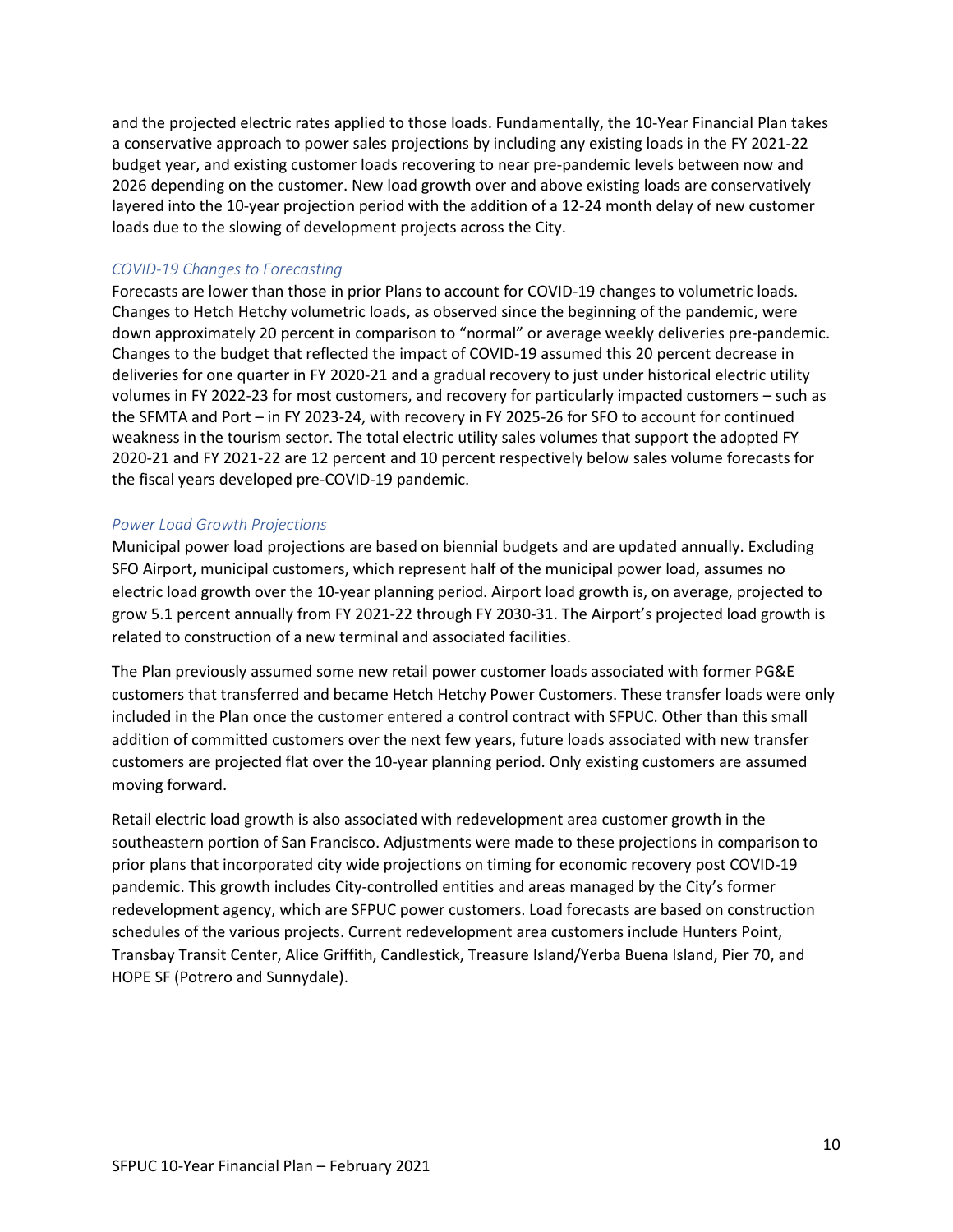

#### **Graph D: Historic and Projected Hetchy Power Sales Volumes**

#### *Annual Power Rate Increases*

Adopted rates for distinct customer classes are applied to electric load assumptions through FY 2021-22. The approved power rates as segmented by customer class include: General Use Municipal Electric (GUSE), enterprise municipal, and retail residential and commercial rates. Per City Charter, the SFPUC conducts a cost of service study for the Power Enterprise at least every five years. The last power cost of service study was completed in 2016 and provided an underlying rationale for Power Enterprise rates. GUSE rates are currently set below the cost of service but are projected to gradually increase and eventually reach the cost of service over time. GUSE rates are adopted for two years in the biennial budget cycle and have been adopted through FY 2020-21. These GUSE rates are assumed to increase by 1 cent per kWh each year over the planning period, or 8.3% annually, on average over the period. The next power cost of service study is currently underway and will result in recommendations that may affect power rates thereafter.

Enterprise Rates, which are paid by certain municipal customers, are consistent with comparable PG&E rates. Historically, PG&E rates increase on average about 3 percent each year, as is consistent with actual rate increases observed over the past five years. This year, however, the SFPUC assumes a 0 percent increase in PG&E rates for FY 2021-22 and FY 2022-23, resuming with the 3 percent increase in years FY 2023-24 to FY 2030-31. This divergence from the 3 percent average in FY 2021-22 and FY 2022- 23 is due to projected PG&E rate changes during this period.

#### CleanPowerSF Sales Projections

CleanPowerSF sales projections are a function of projected electric loads and projected rates applied to those loads over the planning period. In Graph E you can see the significant growth in historical CleanPowerSF from 2016 through 2020 as phased enrollment successfully grew the Program to its current size. The sales projections in the Plan includes an incidental load growth of 0.5 percent per year,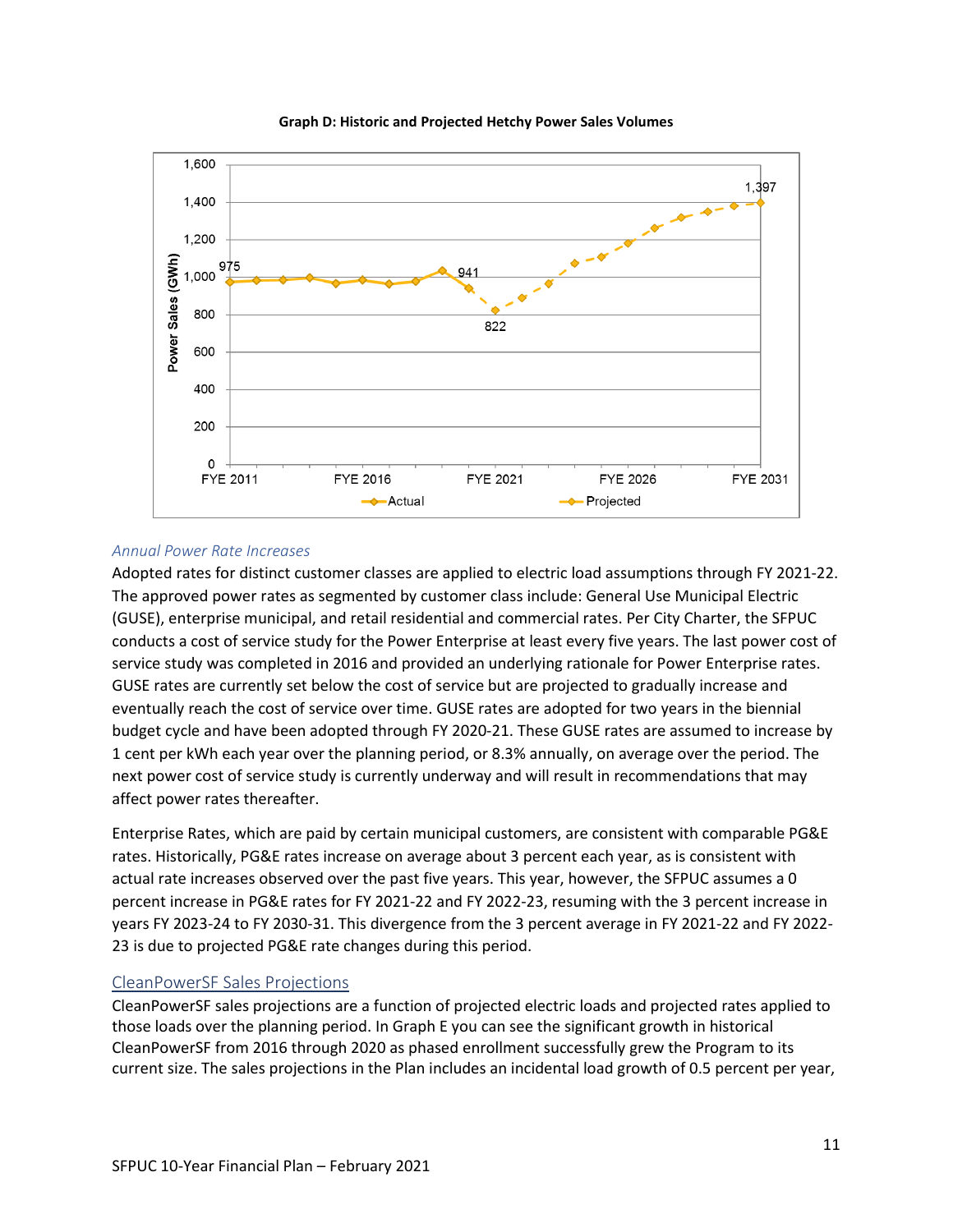reflective of overall growth from electrification and other longer term electric trend projections, but no significant additional customer enrollments.

Changes to weekly loads since the start of the pandemic for CleanPowerSF mirrored those of the Water Enterprise, with 20 percent decreases from commercial customers and 14 percent increases from residential when compared against pre-pandemic formulated projections or baseline projections. Budget re-forecasts for FY 2019-20 assumed loads would bottom out at 89 percent of baseline totals, with FY 2020-21 and FY 2021-22 increasing to 3.3 and 2.1 percent respectively above pre-COVID volumetric sales forecasts.





#### *Rate Changes*

The Plan assumes projected rate changes in March and July 2021. The CleanPowerSF rate change in March is expected to follow PG&E's March 2021 rate change and falls within a 1 percent range of comparable PG&E rates. The projected rate change in July 2021 is modeled to recover costs and meet obligations. Subsequent rate changes are assumed each January starting January 2023.

## Uses of Funds

#### Operating and Maintenance Expenditure Assumptions

The 10-Year Financial Plan for all enterprises assumes an annual 3 percent increase in operating and maintenance expenditures. This assumed annual increase represents a proxy for the long-term average annual rate of inflation, as well as an assumption for increased operation and program spending.

Operating and maintenance expenditures are primarily spent on salaries and fringe benefits for operating, administrative, and support personnel. Generally, these personnel costs make up a large part of budgeted expenses. In FY 2019-20, personnel costs were 34 percent of Water Enterprise, 40 percent of Wastewater Enterprise, 38 percent of Hetchy Enterprise, and 6 percent of CleanPowerSF budgeted expenses. A significant portion of operating and maintenance expenditures for the Hetchy Enterprise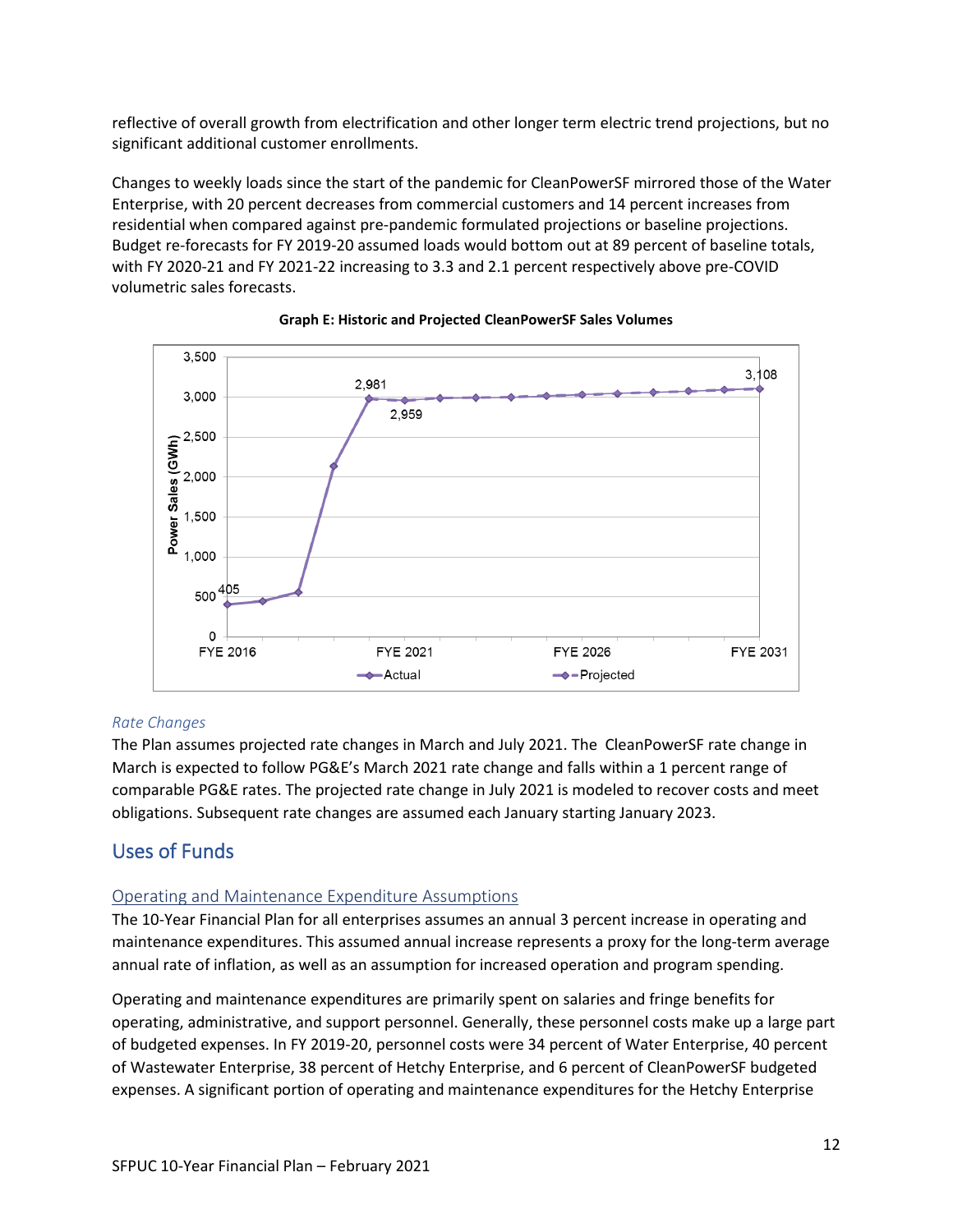and CleanPowerSF are purchases of power and related charges. These power purchases make up 41 percent of FY 2019-20 budgeted expenses for the Hetch Hetchy Enterprise and 83 percent for CleanPowerSF.

#### Capital Financing Expenditure Assumptions

A variety of capital financing decisions are made each time the SFPUC issues debt to finance capital projects, and a number of similar assumptions are incorporated in the planning process to project future debt service. There are high levels of uncertainty in projecting future debt service costs given the extended capital project planning horizon; therefore, debt service cost assumptions should be sufficiently conservative so as to mitigate risk and be reasonable in both historical context and current market expectations. The key assumptions governing new capital financing projections are discussed below.

Debt service expenses in FY 2020-21 make up 37 percent of Water Enterprise expenses, 22 percent of Wastewater Enterprise expenses, and 2 percent of Hetchy Enterprise expenses. These expenses are projected to grow over the planning period given the increasing cost of capital programs and the increased funding of these programs with long term debt.

#### *Fixed Interest Rates*

Fixed-rate debt is a form of debt wherein the interest rate is fixed throughout the life of the debt. Historically, the SFPUC assumed its fixed-rate debt to have a 5 percent interest rate for future debt financing. This assumption is based on the ten-year historical average of a municipal interest rate index. Over the last 10 years, this annual proxy debt cost was observed by Montague DeRose & Associates, a municipal advisory firm hired by the SFPUC, as ranging between about 3.25 percent and 5.25 percent, with an average and median rate of 4.09 percent and 4.08 percent, respectively. Given the historical rates of issued debt, the SFPUC has lowered its interest rate assumptions on future debt issuance as follows:

| $FY$ 22 – FY 23:   | 3.75 percent |
|--------------------|--------------|
| $FY$ 24 – $FY$ 26: | 4.00 percent |
| $FY$ 27 – $FY$ 31: | 4.50 percent |

Given the SFPUC's success in selling revenue bonds at interest rates considerably lower than the 5.00 percent assumed rate, these assumptions remain conservative but more closely aligned with the nearterm low interest rate environment currently observed.

The SFPUC's fixed-rate debt includes fixed-rate revenue bonds, fixed-rate direct loans, and short-term Notes. Fixed-rate revenue bonds typically have long repayment periods and market-rate interest levels. Fixed-rate direct loans, such as Water Infrastructure Finance and Innovation Act (WIFIA) and State Revolving Fund loans, provide financing at below-market interest rates and over longer terms in some cases. The current plan assumes one lump sum WIFIA loan disbursement in FY 2024-25. In advance of WIFIA loan disbursement, we also plan on using and issuing Bond Anticipation Notes (BANs), which are small short-term bonds that have fixed market interest rates and are often issued in advance of larger long-term bonds. The SFPUC assumes all long-term fixed-rate debt, including WIFIA loans, to be amortized over a 30-year term. While 40-year debt will be considered, 30 years represents a more conservative planning assumption.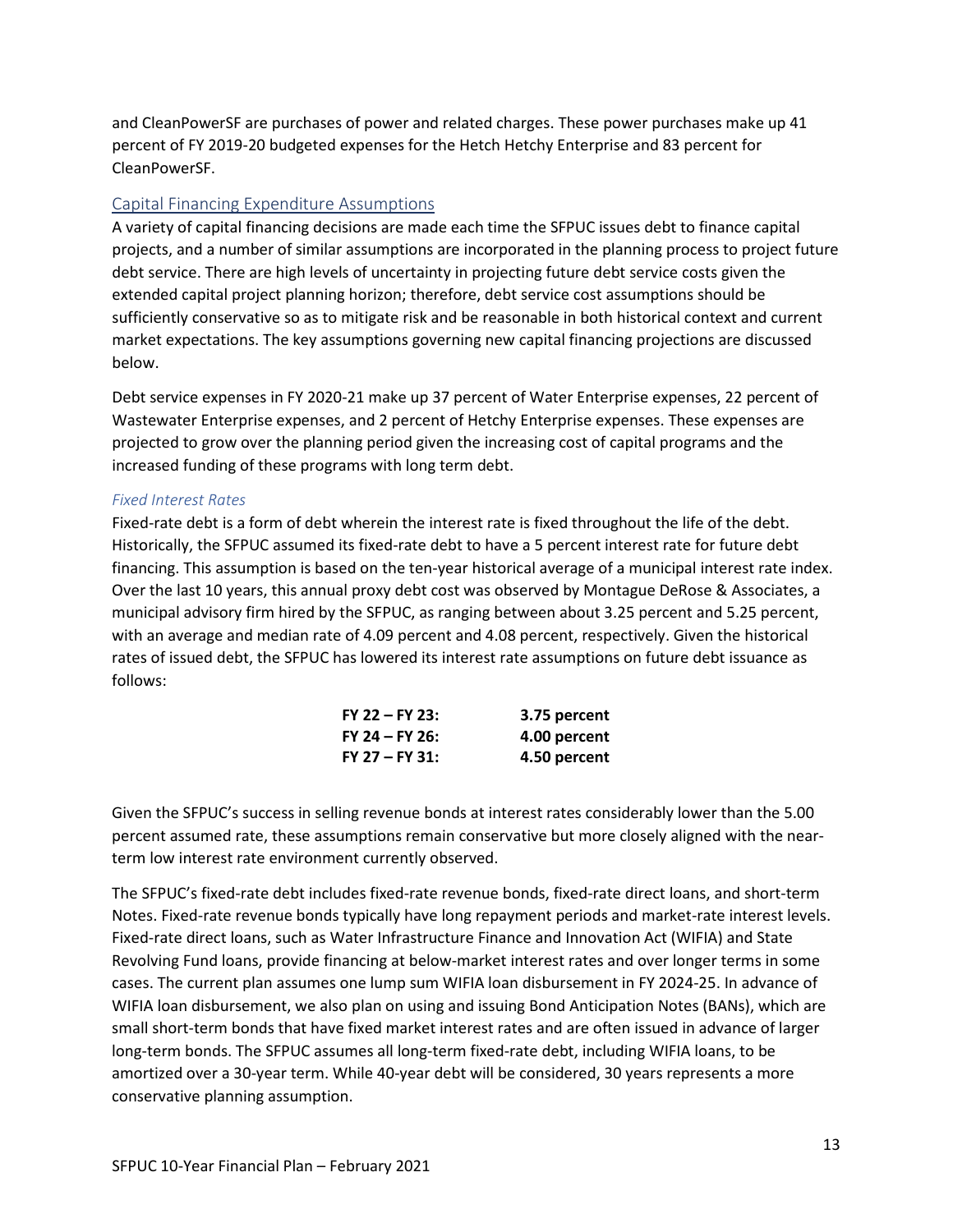#### *Variable Interest Rates*

Variable-rate debt is a form of debt wherein the interest rate changes depending on market conditions throughout the life of the debt.

The SFPUC's variable-rate debt includes variable-rate revenue bonds and Commercial Paper. Variablerate bonds typically have long repayment periods and generally provide financing at lower costs than fixed-rate bonds. All variable-rate bonds are assumed to be amortized over a 25-year term. To mitigate interest rate risk and ensure financial sustainability, SFPUC's debt management policies stipulate that no more than 25 percent of any enterprise's long-term debt be in variable-rate mode. The Wastewater Enterprise is the only Enterprise that has outstanding long-term variable rate debt, which makes up 11 percent of the Enterprise's debt portfolio as of FY 2019-20.

Commercial Paper ("CP") is a form of short-term variable-rate debt that is refunded by revenue bonds. While CP has a maturity of 270 days or less, principal payments on maturing CP are usually funded by issuing new CP, a process referred to as "rolling" or "remarketing" the CP. Bank credit, typically in the form of a letter of credit or liquidity facility, is used to guarantee that funds are available to pay investors at each maturity in the unlikely event of a failed remarketing or inability of the SFPUC to fulfill CP repayment. Commercial paper interest rates are currently assumed to be 1 percent.

#### *Issuance Costs and Capitalized Interest*

Bond Issuance costs are projected at 0.25 percent of the par amount of each issuance, plus bond underwriting fees at 0.15 percent of the par amount of each issuance. Issuance costs include underwriting fees, legal fees, financial advisory fees, credit enhancement fees, and other miscellaneous fees typically associated with a bond financing. Other issuance costs include the costs of interim, shortterm funding for projects by each enterprise's Commercial Paper Program, such as accrued interest and credit bank and dealer fees associated with outstanding commercial notes. These costs are not treated as part of the bond issuance costs cited above, but instead are fixed costs related to the Commercial Paper Program, and are costs that are added to each bond issuance when it occurs. The projections assume that interest during project construction is funded out of debt proceeds for a period of 30 months (called "capitalized interest"). The fundamental principle behind capitalized interest is not to pass on capital financing costs to rate payers until the project is completed and placed into service.

#### *Debt Service Reserve*

New debt issuances do not include funds for a debt service reserve fund because the strong AA credit quality of the SFPUC provides sufficient market assurances on debt service repayment. The Water, Wastewater, and Power indentures do not require a debt service reserve be funded.

#### *Timing of Debt Issuance*

The timing and cadence of debt issuance is typically reflective of the projected financing needs of each enterprise over the 10-Year Financial Plans. The debt issuance schedule reflects coordination with the needs of capital project managers and the reality of contract bidding and execution. Timing and issuance amounts are subject to market conditions and actual project spending. Issuance amounts do not include estimates for future refunding opportunities. The following table shows the assumed debt issuances for each enterprise for the Plan.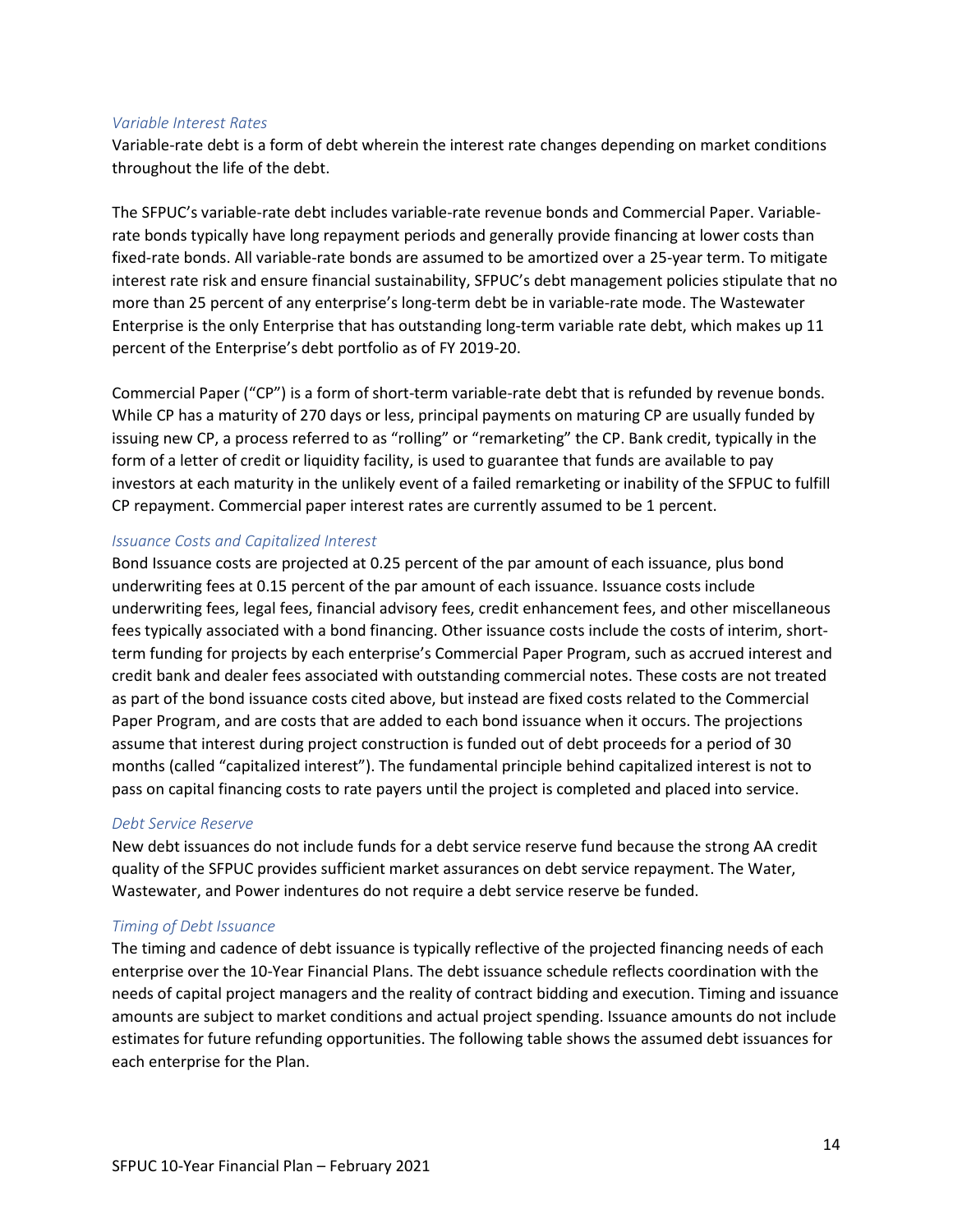|             | <b>Water</b> | Wastewater | <b>Power</b> |
|-------------|--------------|------------|--------------|
| <b>FY22</b> |              | \$697M     | \$95M        |
| <b>FY23</b> | \$556M       | \$676M     |              |
| <b>FY24</b> |              |            | \$214M       |
| <b>FY25</b> | \$495M       | \$837M     |              |
| <b>FY26</b> |              |            |              |
| <b>FY27</b> |              | \$1,100M   | \$238M       |
| <b>FY28</b> | \$360M       |            |              |
| <b>FY29</b> |              | \$702M     |              |
| <b>FY30</b> |              |            |              |
| <b>FY31</b> | \$159M       | \$519M     | \$209M       |

# <span id="page-15-0"></span>10-Year Financial Plan

The 10-Year Financial Plan provides a view of resulting enterprise revenue requirements and forecasts annual sources and uses of funds over the 10-year planning period. Sources are projected operating revenue streams such as water, wastewater, and power sales, as well as non-operating and capital revenues such as state and federal grants or general obligation bonds from the City. Uses are projected expenses such as operations and maintenance, debt service, and revenue-funded projects. These cash flow projections help each enterprise evaluate its performance on various financial sustainability metrics established in SFPUC's Financial Management Policies, including fund balance reserve levels, debt service coverage, and revenue-funded capital. Graph F displays the total operations and maintenance expenditures for each enterprise over the course of the Plan.



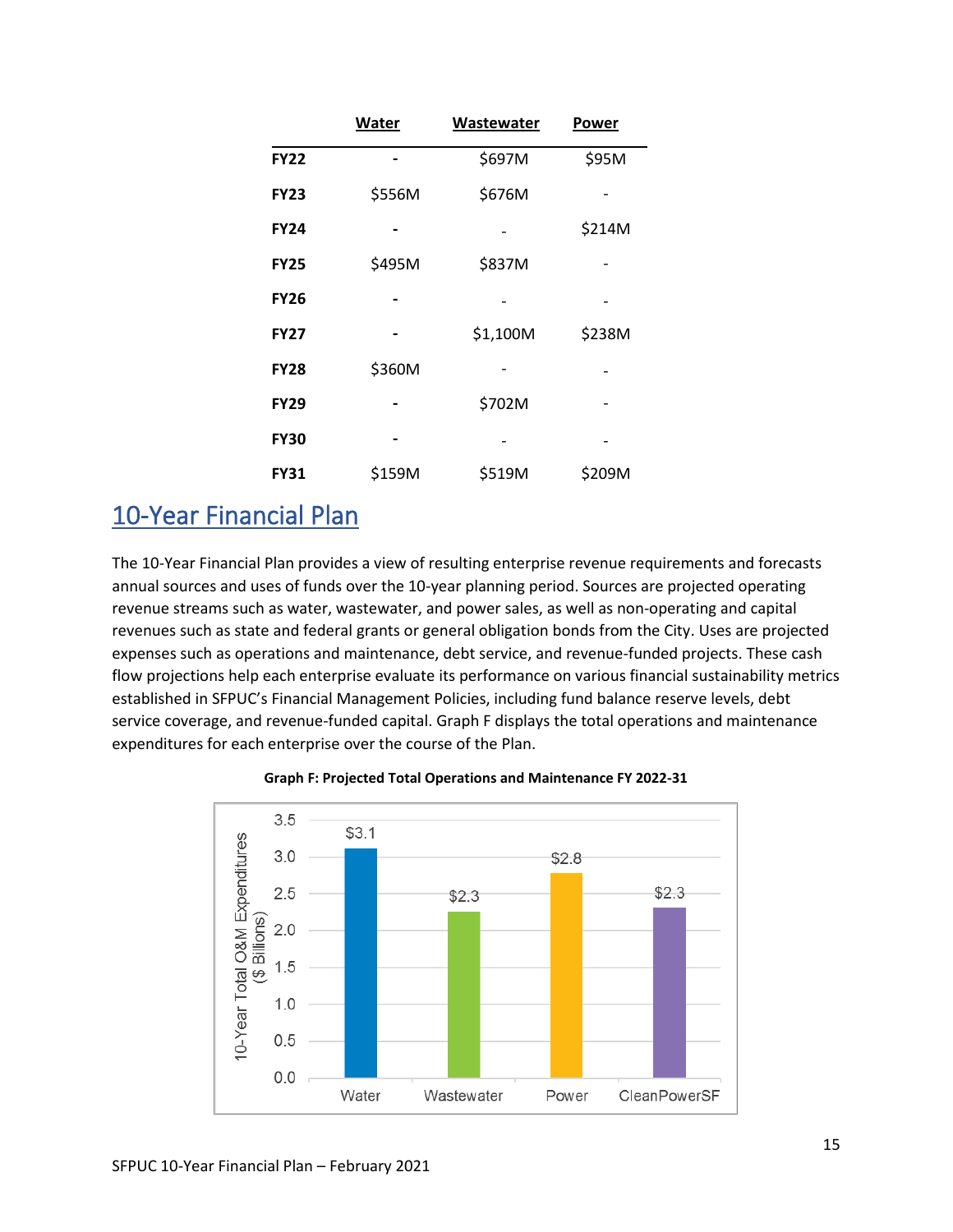## Water Enterprise

The Water Enterprise's financial forecast (Appendix A) results in an average annual retail rate increase of 4.1 percent annually over the Plan (Chart A) and an average annual rate increase of 4.1 percent for wholesale customers. This compares to the retail and wholesale average annual rate increases of 5.9 percent and 5.0 percent, respectively, from the previously adopted FY21 10-Year Financial Plan. Adopted retail rate increase in FY 2021-22 is 7.9 percent, while projected annual rate changes decline to 3.0 percent for subsequent years of the Plan, reflecting slower expenditure growth. Wholesale rates are not projected to increase until FY 2022-23 as the SFPUC plans to use the wholesale balancing account to keep wholesale rates stable.

|                           | <b>FYE 2022</b> |      | $\overline{\phantom{1}}$ FYE 2023 $\overline{\phantom{1}}$ FYE 2025 $\overline{\phantom{1}}$ FYE 2026 $\overline{\phantom{1}}$ FYE 2028 $\overline{\phantom{1}}$ FYE 2030 $\overline{\phantom{1}}$ FYE 2031 $^\prime$ |      |      |         |         |        |      |      | Average |
|---------------------------|-----------------|------|-----------------------------------------------------------------------------------------------------------------------------------------------------------------------------------------------------------------------|------|------|---------|---------|--------|------|------|---------|
|                           |                 |      |                                                                                                                                                                                                                       |      |      |         |         |        |      |      | Annual  |
| Rate Increase - Retail    | 7.9%            | 7.0% | 4.0%                                                                                                                                                                                                                  | 4.0% | 3.0% | 3.0%    | 3.0%    | 3.0%   | 3.0% | 3.0% | 4.1%    |
| Rate Increase - Wholesale | $0.0\%$         | 2.2% | 16.2%                                                                                                                                                                                                                 | 3.3% | 8.3% | $0.0\%$ | $7.0\%$ | $.2\%$ | 0.0% | 3.1% | 4.1%    |

#### **Chart A: Adopted and Projected Water Enterprise Rate Increases**

Based on the Plan, the Water Enterprise's fund balance reserve is projected to remain higher than the minimum level required by SFPUC's Fund Balance Reserve Policy of 90 days or 25 percent of operating and maintenance expenses. Over the next 10 years, the Water Enterprise fund balance is projected to range from a high of 68 percent of operating expenses in FY 2021-22 to a low of 40 percent in FY 2025- 26, slightly lower levels than past years. Maintaining higher levels of fund balance reserves provides the Water Enterprise flexibility to fund expenses using reserves instead of annual revenues and explains the negative annual net revenues projected over the next 10 years.

The Water Enterprise's debt service coverage is projected to remain higher than minimum levels required by SFPUC's Debt Service Coverage Policyof 1.35x annual debt service for Indenture Coverage and 1.10x for Current Coverage. Over the next 10 years, Indenture Coverage is projected to range from a high of 1.83x in FY 2021-22 to a low of 1.54x in FY 2027-28. Current Coverage is projected to range from a high of 1.24x in FY 2024-25 to a low of 1.12x in FY 2022-23. These debt service coverage levels provide additional assurance of financial flexibility and are markers of credit strength.

These higher levels of debt service coverage reflect that even as the need for capital financing increases, the Water Enterprise ensures financial sustainability by maintaining a large share of revenue-funded capital projects. The SFPUC aims to fund annual repair and replacement projects with revenues. The Water Enterprise's revenue-funding is currently within the range required by SFPUC's Capital Financing Policies of 15 percent to 30 percent of the enterprise's capital budget. Over the next 10 years, revenuefunding is projected to be on average 28 percent of the capital budget for the Water Enterprise.

## Wastewater Enterprise

The Wastewater Enterprise's financial forecast (Appendix B) results in an average annual rate increase of 5.0 percent annually over the Plan (Chart B). The Wastewater financial forecast follows many of the trends from the Water Enterprise, including an overall average annual rate increase that has declined from the 7.5 percent average annual rate increase from the previously adopted FY21 10-Year Financial Plan gradual decrease in total wastewater charges over the 10-year period, primarily driven by annual rate decreases. Adopted rate increase is 8.0 percent through FY 2021-22, while projected annual rate changes decline to 4.0 percent in subsequent years of the Plan.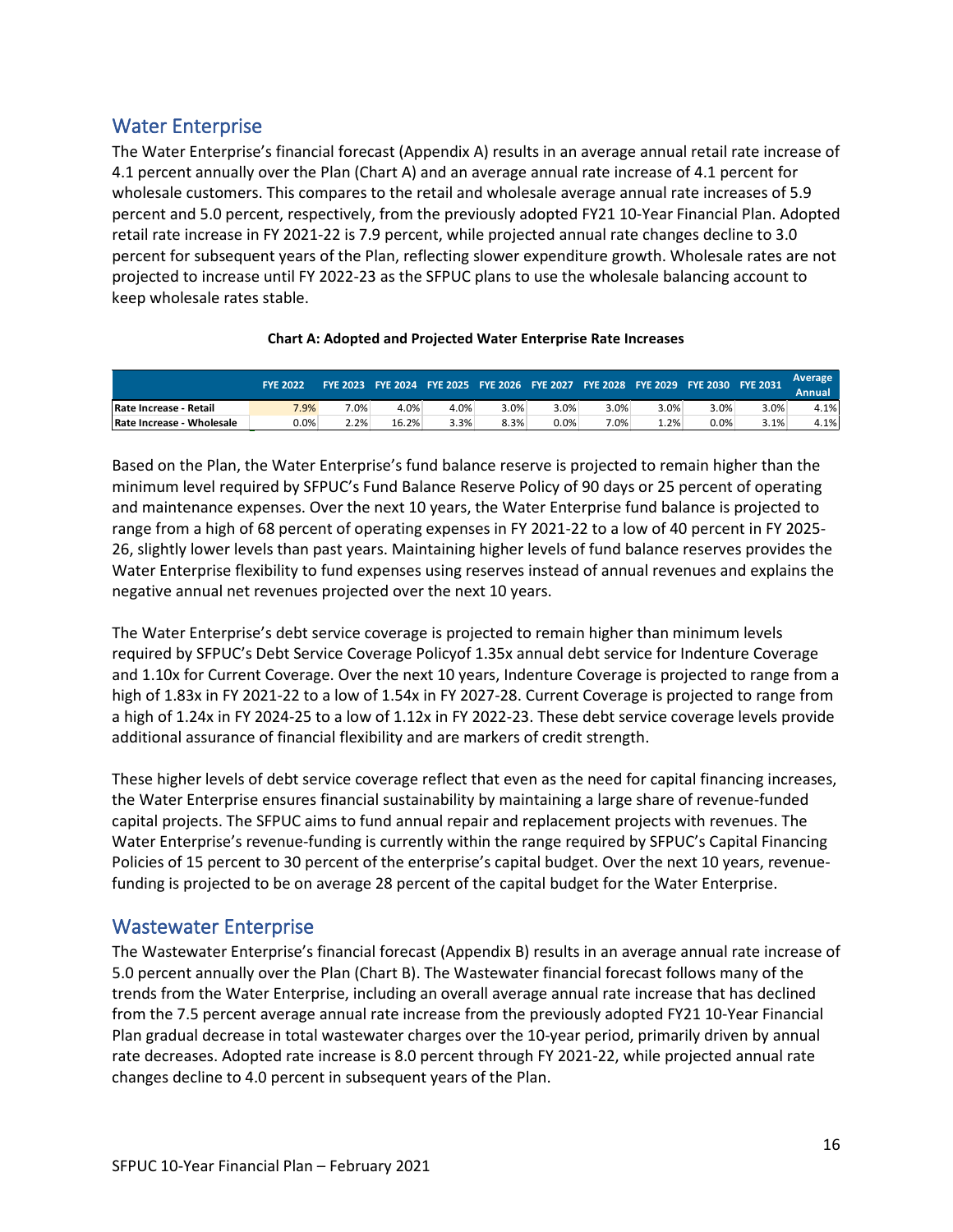#### **Chart B: Adopted and Projected Wastewater Enterprise Rate Increases**

|                             | <b>FYF 2022</b> |      |     | FYE 2023 FYE 2024 FYE 2025 FYE 2026 FYE 2027 FYE 2028 FYE 2029 FYE 2030 FYE 2031 |         |     |      |      |      |      | Average |
|-----------------------------|-----------------|------|-----|----------------------------------------------------------------------------------|---------|-----|------|------|------|------|---------|
| <b>Retail Rate Increase</b> | 8.0%            | 5.0% | .0% | $.0\%$                                                                           | $5.0\%$ | .0% | 5.0% | 4.0% | 4.0% | 4.0% | $5.0\%$ |

Over the next 10 years, the Wastewater Enterprise's fund balance reserve is projected to remain higher than the minimum level required by SFPUC's Fund Balance Reserve Policy of 90 days or 25 percent of operating and maintenance expenses. Throughout the 10-year planning period, the Wastewater Enterprise fund balance is projected to range from a high of 100 percent of operating expenses in FY 2021-22 to a low of 29 percent in FY 2030-31.

The Wastewater Enterprise's debt service coverage is projected to remain significantly higher than minimum levels required by SFPUC's Debt Service Coverage Policy of 1.35x annual debt service for Indenture Coverage and 1.10x for Current Coverage. Over the next 10 years, Indenture Coverage is projected to range from a high of 4.55x in FY 2021-22 to a low 1.95x in FY 2030-31. Current Coverage is projected to range from a high of 2.32x in FY 2021-22 to a low of 1.43x in FY 3030-31.

These high levels of debt service coverage reflect that even as capital financing needs increase, the Wastewater Enterprise promotes financial sustainability by maintaining a significant share of its capital project financing with revenues. The Wastewater Enterprise's amount of revenue-funding is currently within the range required by SFPUC's Capital Financing Policies of 15 percent to 30 percent of the enterprise's capital budget. Over the next 10 years, revenue-funding is projected to be on average 25 percent of the capital budget for the Wastewater Enterprise.

Hetch Hetchy Water and Power Enterprise

The financial forecast for the Hetch Hetchy Water and Power Enterprise ("Hetchy Enterprise") (Appendix C) includes an average annual General Use Municipal Electric rate increase of 8.3 percent annually over the Plan (Chart C). The financial forecast projects an overall increase in power sales revenues over the 10-year period, primarily driven by customer load growth and annual rate increases.

|                                                 | <b>FYF 2022</b>    |       |      |      |         | FYE 2023 FYE 2024 FYE 2025 FYE 2026 FYE 2027 FYE 2028 FYE 2029 FYE 2030 FYE 2031 |         |      |      |      | Average<br>Annual |
|-------------------------------------------------|--------------------|-------|------|------|---------|----------------------------------------------------------------------------------|---------|------|------|------|-------------------|
| General Use Municipal<br>Electric Rate Increase | L <sub>2.1</sub> % | 10.8% | 9.7% | 8.9% | $8.1\%$ | 7.5%                                                                             | $7.0\%$ | 6.5% | 6.1% | 5.8% | 8.3%              |

The Hetchy Enterprise's fund balance is projected to remain higher than the minimum level required by SFPUC's Fund Balance Reserve Policy of 90 days or 25 percent of operating and maintenance expenses. Throughout the 10-year planning period, fund balance is projected to range from a high of 45 percent of operating expenses in FY 2021-22 to a low of 32 percent in FY 2024-25.

The Hetchy Enterprise's debt service coverage is currently higher than minimum levels required by SFPUC's Debt Service Coverage Policy of 1.35x annual debt service for Indenture Coverage and 1.10x for Current Coverage. Over the next 10 years, Indenture Coverage is projected to range from a high of 30.38x in FY 2021-22 to a low of 3.91x in FY 2029-30. Current Coverage is projected to range from a high of 2.64x in FY 2025-26 to a low of 1.12x in FY 2023-24. These debt service coverage levels provide additional assurance of financial flexibility and are markers of credit strength.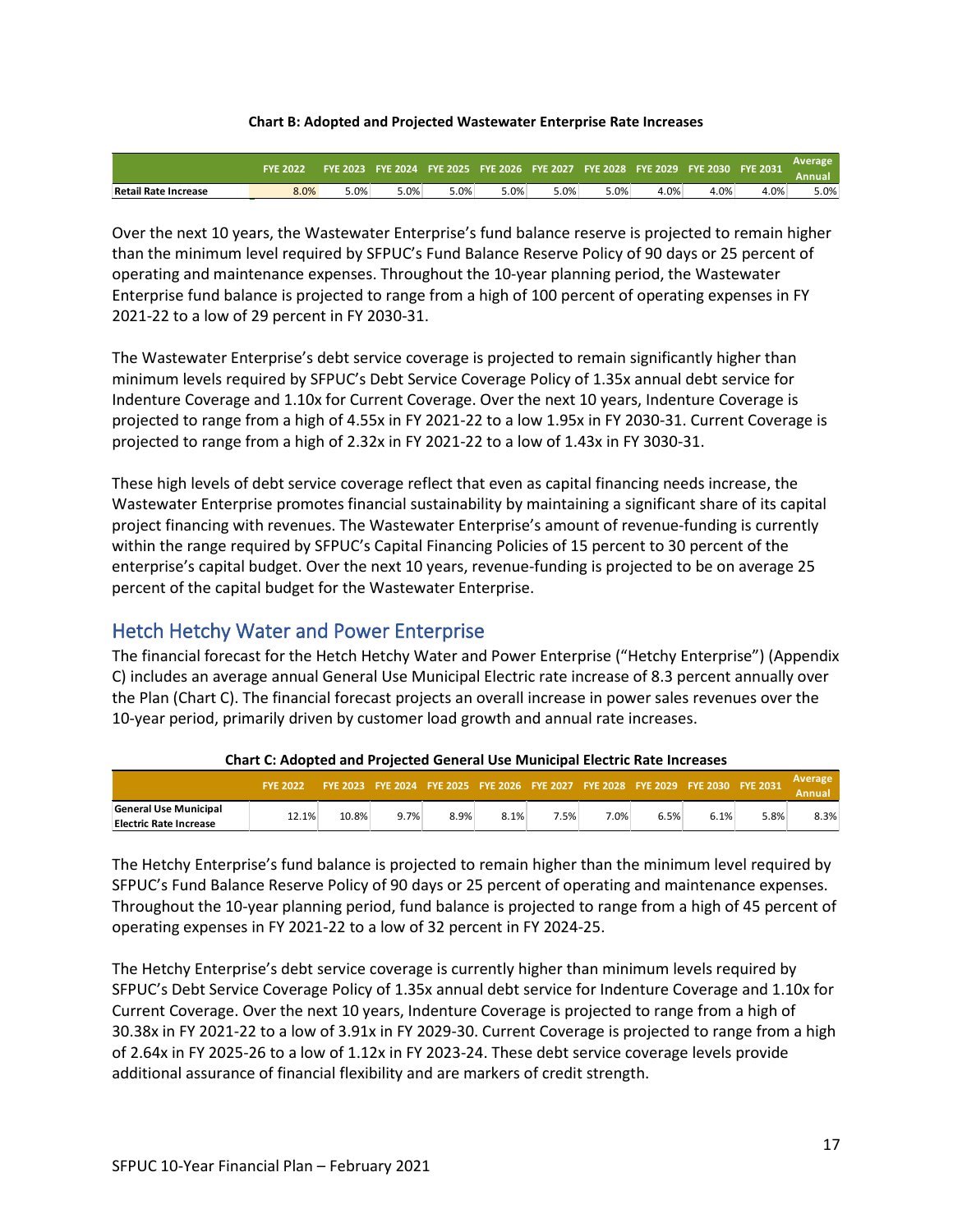These high levels of debt service coverage reflect that even as the need for capital financing increases, the Hetchy Enterprise encourages financial sustainability by maintaining a share of revenue-funded capital projects. The Hetchy Enterprise's amount of revenue-funding is currently within the range required by SFPUC's Capital Financing Policies of 15 percent to 30 percent of the enterprise's capital budget. Over the next 10 years, revenue-funding is projected to be on average 17 percent of the capital budget for the Hetchy Enterprise. Incorporated into this Plan are the following: WSA Amendments, which shift power to water financing**,** as well as Proposition A power bond financing authority.

## CleanPowerSF

After significant customer base expansion in FY 2018-19 and FY 2019-20, the resulting ten year forecast shows maintenance and stability of power revenues. This is a function of the Program having completed major phases of customer enrollment and the assumption of annual rate increases. The financial forecast for CleanPowerSF (Appendix D) projects fund balance to remain higher than the minimum level required by SFPUC's Fund Balance Reserve Policy of 90 days or 25 percent of operating and maintenance expenses. Throughout the 10-year planning period, fund balance is projected to range from a high of 61 percent of operating expenses in FY 2030-31 to a low of 25 percent in FY 2023-24.

# <span id="page-18-0"></span>**Sensitivities**

## Water and Wastewater Enterprises

Long-range financial forecasts, such as those used in the Plan, can be difficult as a variety of scenarios can impact forecast accuracy. Drought, recessions, flooding, and various other factors can all lead to varying water sales volumes. COVID-19 and the subsequent shelter-in-place order forced the Water and Wastewater Enterprises to revisit former assumptions to account for the new usage patterns and projected sales volumes. To account for potential scenarios and long term effects of the pandemic, this Plan forecasts gradual economic recovery by FY 2023-24 to overall sales volume levels to slightly below pre-pandemic levels, defined here as the average usage from FY 2016-17 to FY 2018-19, retaining this same usage level through the end of the Plan.

#### *Downside Scenario*

The downside scenario assumes a 0.5 percent average annual decline in sales volumes through FY 2024- 25, rather than the flat, steady state for the remaining years of the Plan as described in the base case. In prior years, this 0.5 percent annual decline was considered the "base case scenario," or the benchmark for financial projections. Holding all things equal, the resulting retail water rate change, to achieve a similar base case fund balance target as a percentage of expenditures in FY 2030-31, is an average annual rate change of 4.3 percent over the ten years, or 0.2 percent higher than the base case scenario average annual rate change of 4.1 percent over the same period.

#### *Upside Scenario*

The upside sensitivity scenario assumes the same recovery as the "base case" scenario described above through FY 2023-24, and then an average annual increase of 0.6 percent from FY 2024-25 to FY 2029- 30, with a slightly lower increase of 0.13 percent in FY 2030- 31. This upward sensitivity scenario is informed by an approximate average annual growth rate in long-term retail water demand forecasts in an externally produced study conducted for the Water Enterprise's update to the Urban Water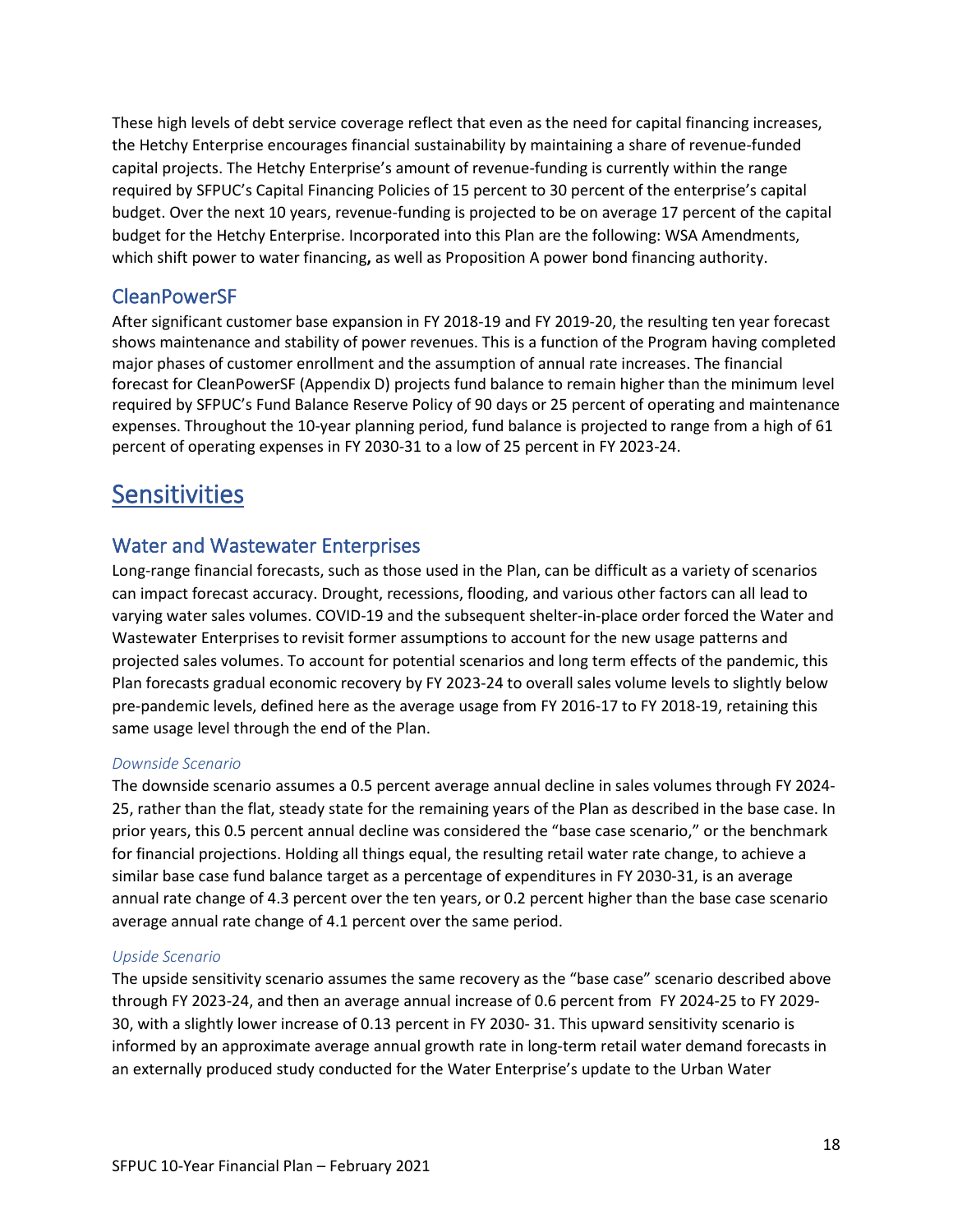Management Plan. Graph G shows the upward and downside sensitivity scenarios as compared to the base case.

Holding all things equal, the resulting retail water rate change, to achieve a similar base case fund balance target as a percentage of expenditures in FY 2030-31, is an average annual rate change of 4.12 percent over the ten years, or 0.03 percent lower than the base case scenario average annual rate change over the same period.





## Hetch Hetchy Water and Power Enterprise

The 10-Year Financial Plan base case assumes overall loads to resume 98 percent recovery to pre-COVID loads. The base case scenario assumes a two year delay in redevelopment load growth, seeing increases in loads starting FY 2022-23. The Plan assumes general use municipal rate rise by \$0.01 per year, or 8.3 percent average annual growth over the Plan period. Enterprise rates are modeled as PG&E's October 2019 tariff rates escalated by 3 percent per year starting July 2020 (FY 2020-21), except during Calender Years 2022 and 2023.

#### *Power Upside Scenario*

The upside scenario assumes new infill customers from additional housing developments and facility upgrades expected to come online in FY 2021-22 and that redevelopment load growth will begin in FY 2021-22 rather than FY 2022-23 as modeled in the base case scenario. The additional revenue impact of this load growth is projected to be \$150 million from FY 2021-22 to FY 2030-31.

#### *Power Downside Scenario*

This downside scenario delays SFO recovery by 9 months, resulting in a revenue loss of about \$18 million. For redevelopment loads, the downside scenario projects a 20 percent overall reduction, resulting in a \$65 million revenue loss. The overall recovery in the downside scenario is only 95 percent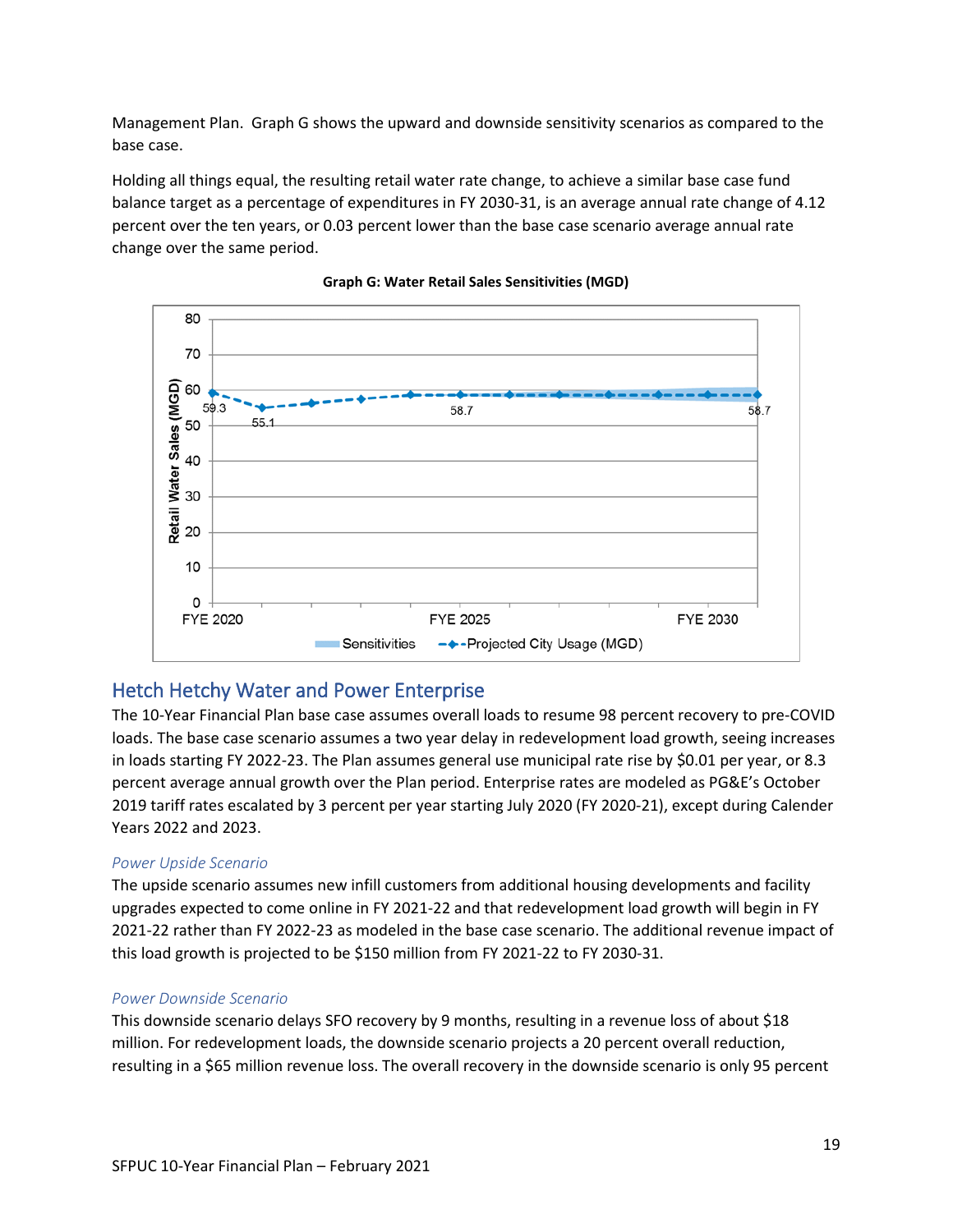for loads impacted by COVID-19, compared to 98 percent recovery in base case, resulting in a \$33 million revenue loss for FY 2021-22 to FY 2030-31.

## CleanPowerSF

CleanPowerSF's sensitivities examine several likely scenarios related to changes in the customer base, electric vehicle (EV) usage, and PG&E generation rates. Unlike the sensitivity scenarios of the Water and Wastewater Enterprises which could result in rate changes, CleanPowerSF's scenarios are more relevant to resulting revenue impact. The base case for CleanPowerSF assumes a 0.5 percent load growth per year. The following sensitivity scenarios were modeled for CleanPowerSF while holding all else equal with the base case of the Plan.

#### *CleanPowerSF Upside Scenario*

The June 2019 Mayor's EV Working Group report set a 2030 electric vehicle (EV) adoption target of 100 percent, defined as all new vehicle registrations in San Francisco be EVs by that date. This sensitivity assumes that the goal is met and 100 percent of the new EV related charging associated with the goal is supplied by the CleanPowerSF program. CleanPowerSF revenues associated with EV adoption are a result of the associated increase in electricity demand resulting from this EV charging. Assuming a 0 percent 2022 rate increase and a 3 percent increase each year thereafter, the upside revenue from this scenario is \$203 million over the base case 10-year Financial Plan.

# <span id="page-20-0"></span>**Conclusion**

The 10-Year Financial Plan abides by all SFPUC policies and reflects the latest financial projections, providing updated insight into each enterprise's financial health through projected revenues, expenditures, fund balances, and financial ratios. These budget, capital, and financial planning efforts were further informed by the work of the Financial Resiliency Project, an agency wide effort launched in FY 2019-20 to better understand the impacts of the COVID-19 related recession. As COVID-19 and the shelter-in-place order continue into FY 2020-21, the SFPUC will remain vigilant to retool this Plan as necessary to inform strategic decision-making. While the effects of the pandemic on the years ahead are unknown, the SFPUC is a financially strong institution that will continue to respond to the needs of customers, ensuring issues are addressed in ways that align with the department's mission and core values.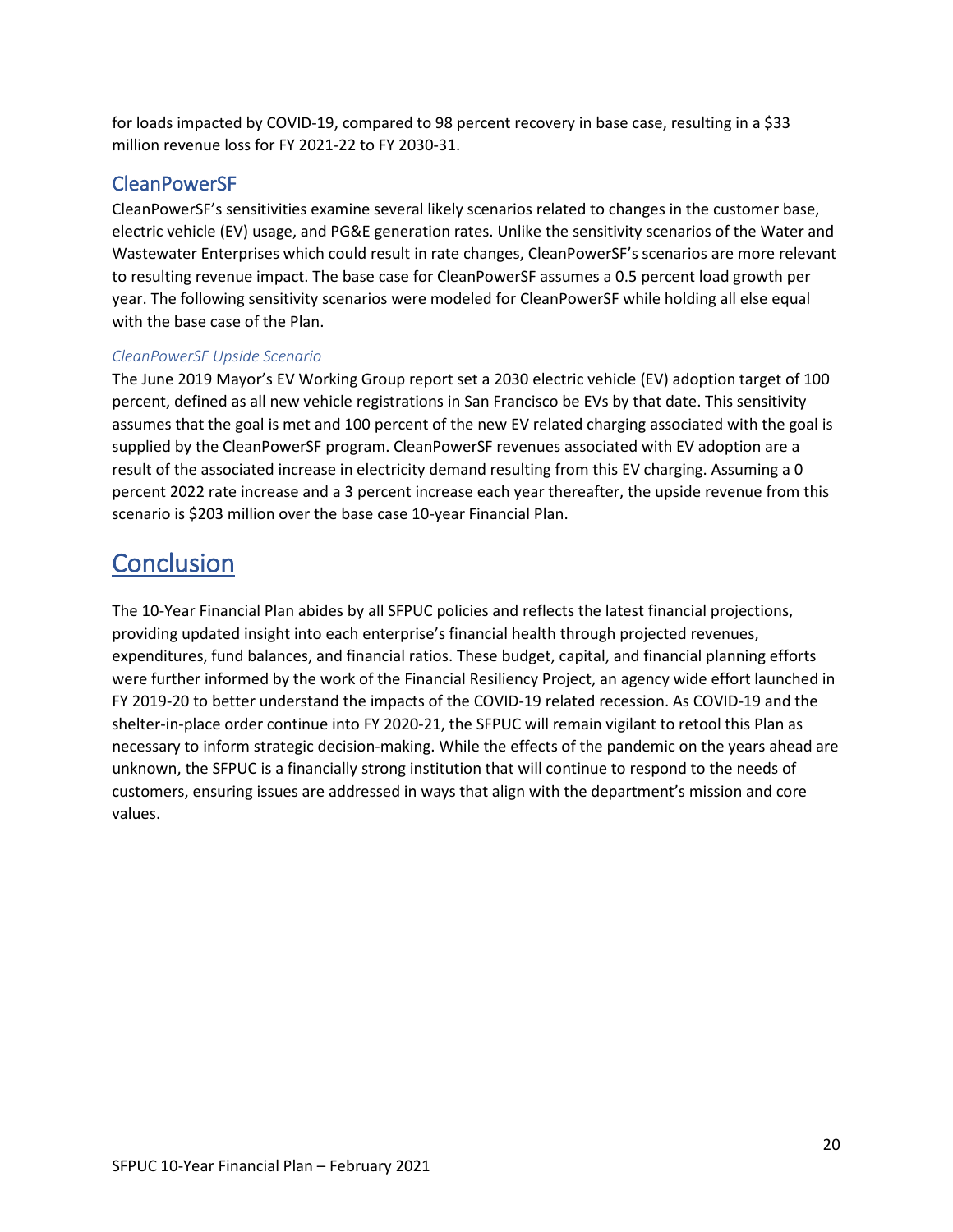# **Appendices**

# Appendix A: Water Enterprise 10-Year Financial Forecast -- Base Case

<span id="page-21-0"></span>

| (SM)                                   | <b>FYE 2022</b> |     | <b>FYE 2023</b> |    | FYE 2024 FYE 2025 FYE 2026 |             |                   | <b>FYE 2027</b> |    | FYE 2028 FYE 2029 |             |    | <b>FYE 2030</b> |    | <b>FYE 2031</b> |
|----------------------------------------|-----------------|-----|-----------------|----|----------------------------|-------------|-------------------|-----------------|----|-------------------|-------------|----|-----------------|----|-----------------|
| <b>Beginning Fund Balance</b>          | \$<br>238.4     | \$  | 216.3           | \$ | 168.7                      | \$<br>160.5 | \$<br>160.6       | \$<br>143.3     | \$ | 148.1             | \$<br>159.8 | \$ | 164.1           | \$ | 178.7           |
|                                        |                 |     |                 |    |                            |             |                   |                 |    |                   |             |    |                 |    |                 |
| <b>Sources</b>                         |                 |     |                 |    |                            |             |                   |                 |    |                   |             |    |                 |    |                 |
| Retail Water Sales                     | 323.3           |     | 352.5           |    | 373.3                      | 387.4       | 399.0             | 410.9           |    | 424.3             | 436.0       |    | 449.0           |    | 462.5           |
| Wholesale Water Sales                  | 270.4           |     | 272.1           |    | 308.5                      | 320.9       | 346.1             | 348.0           |    | 371.1             | 375.7       |    | 376.4           |    | 387.1           |
| Other Miscellaneous Income             | 63.4            |     | 60.7            |    | 60.8                       | 61.3        | 61.6              | 62.0            |    | 62.8              | 63.3        |    | 63.8            |    | 64.6            |
| <b>Total Sources</b>                   | \$657.1         | \$  | 685.3           | \$ | 742.6                      | \$<br>769.5 | \$<br>806.7       | \$<br>821.0     | \$ | 858.1             | \$<br>875.0 | S  | 889.2           |    | 914.2           |
|                                        |                 |     |                 |    |                            |             |                   |                 |    |                   |             |    |                 |    |                 |
| <b>Uses</b>                            |                 |     |                 |    |                            |             |                   |                 |    |                   |             |    |                 |    |                 |
| Operations & Maintenance               | 272.4           |     | 282.4           |    | 289.6                      | 300.3       | 309.2             | 317.8           |    | 325.5             | 333.0       |    | 342.4           |    | 349.3           |
| <b>Hetchy Transfer</b>                 | 45.8            |     | 46.8            |    | 48.4                       | 49.9        | 51.6              | 53.2            |    | 54.8              | 56.5        |    | 58.3            |    | 60.0            |
| Debt Service                           | 307.6           |     | 335.0           |    | 339.2                      | 340.6       | 379.6             | 380.1           |    | 409.4             | 408.8       |    | 410.5           |    | 433.6           |
| Revenue-Funded Projects                | 57.2            |     | 68.6            |    | 73.6                       | 78.6        | 83.7              | 65.1            |    | 56.6              | 72.3        |    | 63.3            |    | 49.2            |
| <b>Total Uses</b>                      | \$<br>683.0     | \$  | 732.9           | \$ | 750.8                      | \$<br>769.5 | \$<br>824.0       | \$<br>816.1     |    | 846.4             | \$<br>870.7 | \$ | 874.6           | S. | 892.0           |
|                                        |                 |     |                 |    |                            |             |                   |                 |    |                   |             |    |                 |    |                 |
| <b>Net Revenues</b>                    | \$<br>(25.8)    | \$  | $(47.6)$ \$     |    | $(8.1)$ \$                 | 0.1         | \$<br>$(17.3)$ \$ | 4.8             | \$ | 11.7              | \$<br>4.3   | \$ | 14.6            | S  | 22.2            |
| <b>Ending Fund Balance</b>             | \$212.6         | \$. | 168.7           | Ŝ. | 160.5                      | \$<br>160.6 | \$<br>143.3       | \$<br>148.1     | S. | 159.8             | \$<br>164.1 | \$ | 178.7           |    | 200.9           |
|                                        |                 |     |                 |    |                            |             |                   |                 |    |                   |             |    |                 |    |                 |
| Rate Increase - Retail                 | 7.9%            |     | 7.0%            |    | 4.0%                       | 4.0%        | 3.0%              | 3.0%            |    | 3.0%              | 3.0%        |    | 3.0%            |    | 3.0%            |
| Rate Increase - Wholesale              | 0.0%            |     | 2.2%            |    | 16.2%                      | 3.3%        | 8.3%              | 0.0%            |    | 7.0%              | 1.2%        |    | 0.0%            |    | 3.1%            |
| Fund Balance as % of Op. Expenses      | 68%             |     | 51%             |    | 48%                        | 46%         | 40%               | 40%             |    | 42%               | 42%         |    | 45%             |    | 49%             |
| <b>Debt Service Coverage (Current)</b> | 1.18            |     | 1.12            |    | 1.20                       | 1.24        | 1.18              | 1.19            |    | 1.17              | 1.19        |    | 1.19            |    | 1.17            |
| Debt Service Coverage (Indenture)      | 1.83            |     | 1.67            |    | 1.70                       | 1.71        | 1.61              | 1.57            |    | 1.54              | 1.58        |    | 1.59            |    | 1.58            |
| <b>Revenue-Funded % of Capital</b>     | 28%             |     |                 |    |                            |             |                   |                 |    |                   |             |    |                 |    |                 |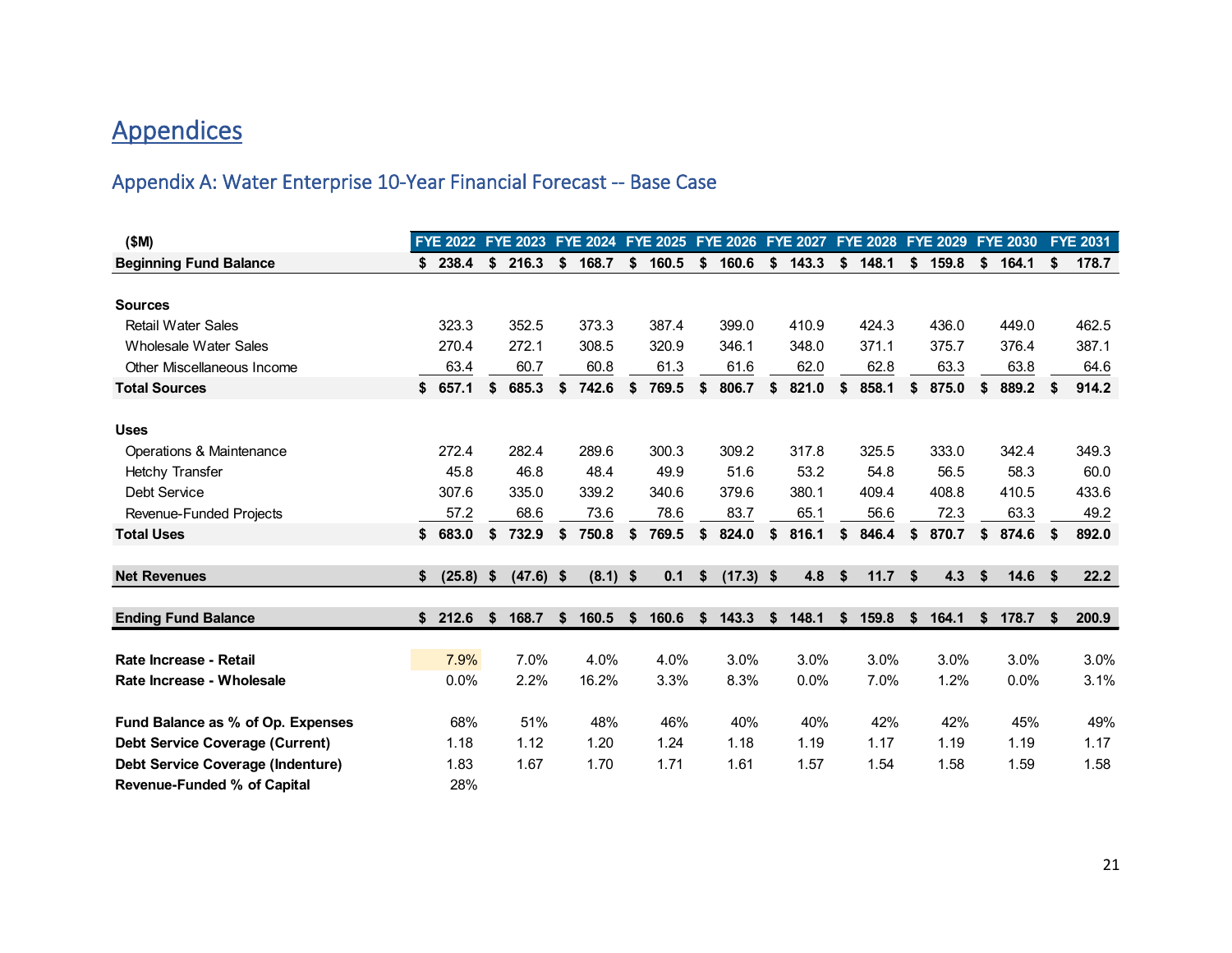| (SM)                                   | <b>FYE 2022</b> | <b>FYE 2023</b>   |    | <b>FYE 2024</b> |               | <b>FYE 2025</b> | <b>FYE 2026</b> | <b>FYE 2027</b> |               | <b>FYE 2028</b> | <b>FYE 2029</b>   | <b>FYE 2030</b> |    | <b>FYE 2031</b> |
|----------------------------------------|-----------------|-------------------|----|-----------------|---------------|-----------------|-----------------|-----------------|---------------|-----------------|-------------------|-----------------|----|-----------------|
| <b>Beginning Fund Balance</b>          | \$<br>203.0     | \$<br>201.1       | \$ | 185.7           | \$            | 178.4           | \$<br>165.0     | \$<br>165.2     | \$            | 168.6           | \$<br>172.9       | \$<br>161.1     | \$ | 133.8           |
|                                        |                 |                   |    |                 |               |                 |                 |                 |               |                 |                   |                 |    |                 |
| <b>Sources</b>                         |                 |                   |    |                 |               |                 |                 |                 |               |                 |                   |                 |    |                 |
| Sewer Charges                          | 383.1           | 413.1             |    | 445.1           |               | 466.1           | 489.3           | 513.7           |               | 540.9           | 561.1             | 583.6           |    | 607.1           |
| Interest Income                        | 5.8             | 1.0               |    | 0.9             |               | 0.9             | 0.8             | 0.8             |               | 1.1             | 1.1               | 1.0             |    | 1.3             |
| Federal Bond Interest Subsidy          | 4.0             | 4.0               |    | 3.9             |               | 3.7             | 3.6             | 3.4             |               | 3.2             | 3.1               | 2.9             |    | 2.7             |
| Other Miscellaneous Income             | 14.7            | 15.3              |    | 15.5            |               | 15.8            | 16.0            | 16.3            |               | 16.6            | 16.8              | 17.1            |    | 17.5            |
| <b>Total Sources</b>                   | \$407.7         | \$<br>433.4       | \$ | 465.4           | \$            | 486.5           | \$<br>509.7     | \$<br>534.3     | \$            | 561.8           | \$<br>582.1       | \$<br>604.7     | \$ | 628.5           |
|                                        |                 |                   |    |                 |               |                 |                 |                 |               |                 |                   |                 |    |                 |
| <b>Uses</b>                            |                 |                   |    |                 |               |                 |                 |                 |               |                 |                   |                 |    |                 |
| Operations & Maintenance               | 201.1           | 206.9             |    | 212.9           |               | 219.0           | 225.3           | 231.8           |               | 238.4           | 245.3             | 252.4           |    | 263.5           |
| Debt Service                           | 93.6            | 113.5             |    | 129.0           |               | 147.6           | 148.4           | 160.6           |               | 177.9           | 204.7             | 233.0           |    | 272.4           |
| Revenue-Funded Projects                | 114.9           | 128.4             |    | 130.8           |               | 133.3           | 135.9           | 138.5           |               | 141.1           | 143.8             | 146.6           |    | 149.4           |
| <b>Total Uses</b>                      | \$<br>409.6     | \$<br>448.8       | \$ | 472.7           | \$            | 499.9           | \$<br>509.5     | \$<br>530.8     | S             | 557.5           | \$<br>593.9       | \$<br>632.0     | S  | 685.3           |
|                                        |                 |                   |    |                 |               |                 |                 |                 |               |                 |                   |                 |    |                 |
| <b>Net Revenues</b>                    | \$<br>(1.9)     | \$<br>$(15.4)$ \$ |    | (7.3)           | $\frac{1}{2}$ | $(13.5)$ \$     | 0.2             | \$<br>3.4       | $\sqrt[6]{2}$ | 4.3             | \$<br>$(11.8)$ \$ | (27.4)          | \$ | (56.8)          |
|                                        |                 |                   |    |                 |               |                 |                 |                 |               |                 |                   |                 |    |                 |
| <b>Ending Fund Balance</b>             | \$<br>201.1     | \$<br>185.7       | S  | 178.4           | \$            | 165.0           | \$<br>165.2     | \$<br>168.6     | S             | 172.9           | \$<br>161.1       | \$<br>133.8     | S  | 77.0            |
|                                        |                 |                   |    |                 |               |                 |                 |                 |               |                 |                   |                 |    |                 |
| <b>Retail Rate Increase</b>            | 8.0%            | 5.0%              |    | 5.0%            |               | 5.0%            | 5.0%            | 5.0%            |               | 5.0%            | 4.0%              | 4.0%            |    | 4.0%            |
|                                        |                 |                   |    |                 |               |                 |                 |                 |               |                 |                   |                 |    |                 |
| Fund Balance as % of Op. Expenses      | 100%            | 90%               |    | 84%             |               | 75%             | 73%             | 73%             |               | 73%             | 66%               | 53%             |    | 29%             |
| <b>Debt Service Coverage (Current)</b> | 2.32            | 2.26              |    | 2.18            |               | 1.96            | 2.09            | 2.14            |               | 2.04            | 1.82              | 1.65            |    | 1.43            |
| Debt Service Coverage (Indenture)      | 4.55            | 4.22              |    | 3.75            |               | 3.25            | 3.27            | 3.28            |               | 3.08            | 2.74              | 2.39            |    | 1.95            |
| <b>Revenue-Funded % of Capital</b>     | 25%             |                   |    |                 |               |                 |                 |                 |               |                 |                   |                 |    |                 |

# Appendix B: Wastewater Enterprise 10-Year Financial Forecast – Base Case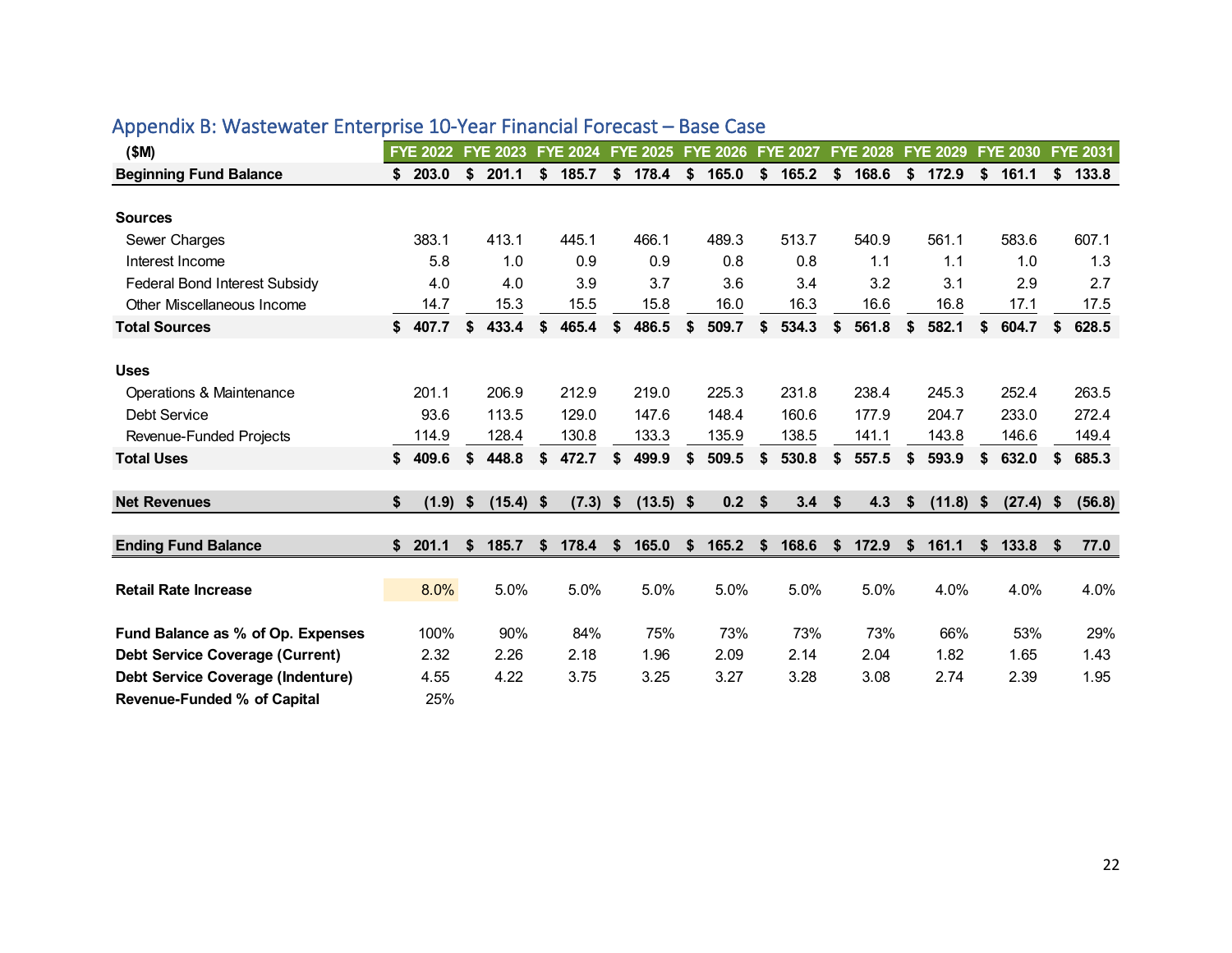| (SM)                                       | <b>FYE 2022</b> | <b>FYE 2023</b> | <b>FYE 2024</b>  | <b>FYE 2025</b> | <b>FYE 2026</b> | <b>FYE 2027</b> | <b>FYE 2028</b> |    | <b>FYE 2029</b> | <b>FYE 2030</b>  |    | <b>FYE 2031</b> |
|--------------------------------------------|-----------------|-----------------|------------------|-----------------|-----------------|-----------------|-----------------|----|-----------------|------------------|----|-----------------|
| <b>Beginning Fund Balance</b>              | \$<br>77.3      | \$<br>78.0      | \$<br>74.3       | \$<br>67.9      | \$<br>66.7      | \$<br>72.2      | \$<br>72.9      | \$ | 84.0            | \$<br>91.5       | \$ | 88.8            |
|                                            |                 |                 |                  |                 |                 |                 |                 |    |                 |                  |    |                 |
| <b>Sources</b>                             |                 |                 |                  |                 |                 |                 |                 |    |                 |                  |    |                 |
| Power Sales - Municipal General Fund Rates | 30.7            | 37.0            | 43.2             | 46.8            | 50.5            | 54.1            | 57.8            |    | 61.4            | 65.0             |    | 68.7            |
| Power Sales - Municipal Enterprise Rates   | 90.6            | 98.0            | 109.4            | 116.7           | 124.0           | 132.3           | 138.8           |    | 143.8           | 149.4            |    | 157.3           |
| Power Sales - Retail                       | 12.8            | 14.9            | 21.1             | 23.8            | 36.5            | 50.6            | 62.6            |    | 72.0            | 80.3             |    | 82.7            |
| Power Sales - Wholesale                    | 18.2            | 14.5            | 12.0             | 10.9            | 10.5            | 9.3             | 8.8             |    | 8.8             | 8.8              |    | 8.9             |
| Gas & Steam Sales                          | 14.7            | 15.1            | 15.5             | 16.0            | 16.5            | 17.0            | 17.5            |    | 18.0            | 18.6             |    | 19.1            |
| <b>Water Sales</b>                         | 0.2             | 0.2             | 0.2              | 0.2             | 0.2             | 0.3             | 0.3             |    | 0.3             | 0.3              |    | 0.3             |
| Hetchy Transfer                            | 45.8            | 46.8            | 48.4             | 49.9            | 51.6            | 53.2            | 54.8            |    | 56.5            | 58.3             |    | 60.0            |
| Other Misc Income                          | 13.6            | 9.7             | 10.6             | 11.0            | 11.2            | 11.4            | 11.8            |    | 12.1            | 12.4             |    | 12.9            |
| <b>Total Sources</b>                       | \$226.6         | \$<br>236.4     | \$<br>260.3      | \$<br>275.4     | \$<br>300.9     | \$<br>328.1     | \$<br>352.4     | \$ | 372.8           | \$<br>393.1      | S  | 410.0           |
| <b>Uses</b>                                |                 |                 |                  |                 |                 |                 |                 |    |                 |                  |    |                 |
| Operations & Maintenance                   | 224.1           | 230.9           | 248.9            | 258.6           | 271.4           | 282.0           | 296.3           |    | 309.5           | 322.6            |    | 335.5           |
| Debt Service                               | 3.9             | 4.3             | 10.2             | 10.2            | 11.0            | 24.8            | 24.5            |    | 25.2            | 41.5             |    | 41.5            |
| Revenue-Funded Projects                    | (2.2)           | 4.9             | 7.6              | 7.8             | 13.1            | 20.7            | 20.7            |    | 30.7            | 31.7             |    | 32.7            |
| <b>Total Uses</b>                          | \$225.9         | \$<br>240.1     | \$<br>266.7      | \$<br>276.6     | \$<br>295.4     | \$<br>327.4     | \$<br>341.4     | \$ | 365.4           | \$<br>395.8      | S  | 409.6           |
| <b>Net Revenues</b>                        | \$<br>0.7       | \$<br>(3.7)     | \$<br>$(6.4)$ \$ | $(1.2)$ \$      | 5.5             | \$<br>0.7       | \$<br>11.0      | -S | 7.5             | \$<br>$(2.7)$ \$ |    | 0.4             |
|                                            |                 |                 |                  |                 |                 |                 |                 |    |                 |                  |    |                 |
| <b>Ending Fund Balance</b>                 | \$<br>78.0      | \$<br>74.3      | \$<br>67.9       | \$<br>66.7      | \$<br>72.2      | \$<br>72.9      | \$<br>84.0      | \$ | 91.5            | \$<br>88.8       | \$ | 89.1            |
| Fund Balance as % of Power Op. Expenses    | 45%             | 41%             | 34%              | 32%             | 33%             | 32%             | 35%             |    | 36%             | 34%              |    | 33%             |
| <b>Debt Service Coverage (Current)</b>     | 1.18            | 1.25            | 1.12             | 1.59            | 2.64            | 1.84            | 2.27            |    | 2.49            | 1.68             |    | 1.78            |
| <b>Debt Service Coverage (Indenture)</b>   | 30.38           | 28.43           | 9.11             | 9.05            | 9.46            | 4.91            | 5.36            |    | 5.87            | 3.91             |    | 3.94            |
| <b>Revenue-Funded % of Capital</b>         | 17%             |                 |                  |                 |                 |                 |                 |    |                 |                  |    |                 |

# Appendix C: Hetch Hetchy Water and Power Enterprise 10-Year Financial Forecast – Base Case